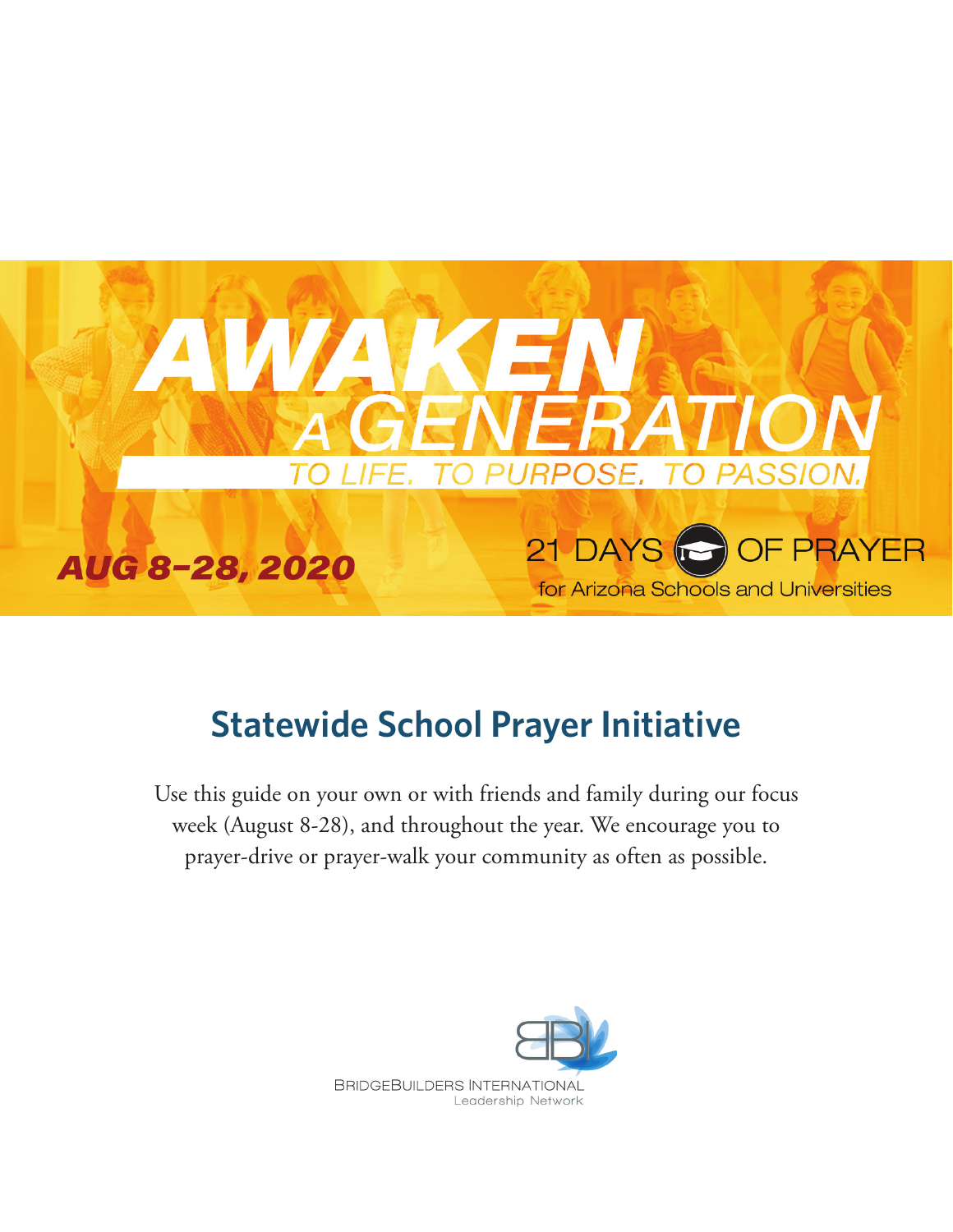*Awaken a Generation: 21 Days of Prayer for Arizona Schools and Universities © 2020 Bridgebuilders International*

All rights reserved. May be reproduced for private and personal use. Please do not edit without permission.

Scripture quotations marked (ESV) are from the ESV® Bible (The Holy Bible, English Standard Version®), copyright © 2001 by Crossway, a publishing ministry of Good News Publishers. Used by permission. All rights reserved.

Scripture quotation marked GOD'S WORD are from the GOD'S WORD translation of the Bible, a copyrighted work of God's Word to the Nations. Quotations are used by permission. Copyright 1995 by God's Word to the Nations. All rights reserved.

Scripture quotations marked MSG are taken from *THE MESSAGE*, copyright © 1993, 2002, 2018 by Eugene H. Peterson. Used by permission of NavPress. All rights reserved. Represented by Tyndale House Publishers, a Division of Tyndale House Ministries.

Scripture quotations marked (NASB) are taken from the New American Standard Bible® (NASB), Copyright © 1960, 1962, 1963, 1968, 1971, 1972, 1973, 1975, 1977, 1995 by The Lockman Foundation. Used by permission. www.Lockman.org

Scripture quotations marked (NIV) are taken from the Holy Bible, New International Version®, NIV®. Copyright © 1973, 1978, 1984, 2011 by Biblica, Inc.™ Used by permission of Zondervan. All rights reserved worldwide. www.zondervan.com. The "NIV" and "New International Version" are trademarks registered in the United States Patent and Trademark Office by Biblica, Inc.™

Scripture quotations marked (NLT) are taken from the Holy Bible, New Living Translation, copyright ©1996, 2004, 2015 by Tyndale House Foundation. Used by permission of Tyndale House Publishers, a Division of Tyndale House Ministries, Carol Stream, Illinois 60188. All rights reserved.

Scripture quotations marked TPT are from The Passion Translation®. Copyright © 2017, 2018 by Passion & Fire Ministries, Inc. Used by permission. All rights reserved. ThePassionTranslation.com.

For more information or contact details, please visit www.bridgebuilders.net.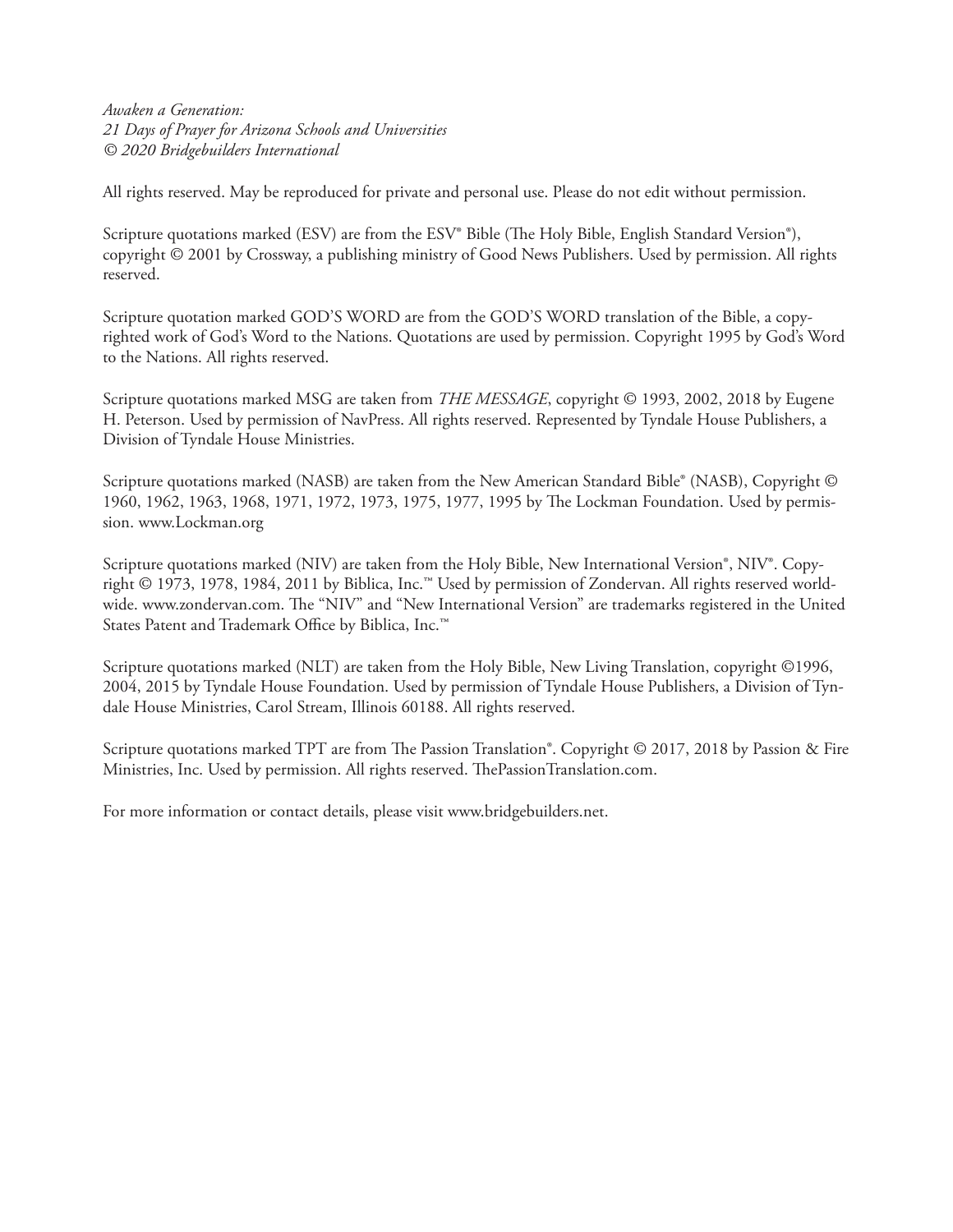## **Table of Contents**

## **WEEK 1:** Spiritual Awakening | 4

| Day 1   |  |
|---------|--|
| Day 2   |  |
| Day $3$ |  |
| Day 4   |  |
|         |  |
| Day 6   |  |
|         |  |

## **WEEK 2:** Student Life | 14

## **WEEK 3:** Student Support | 24

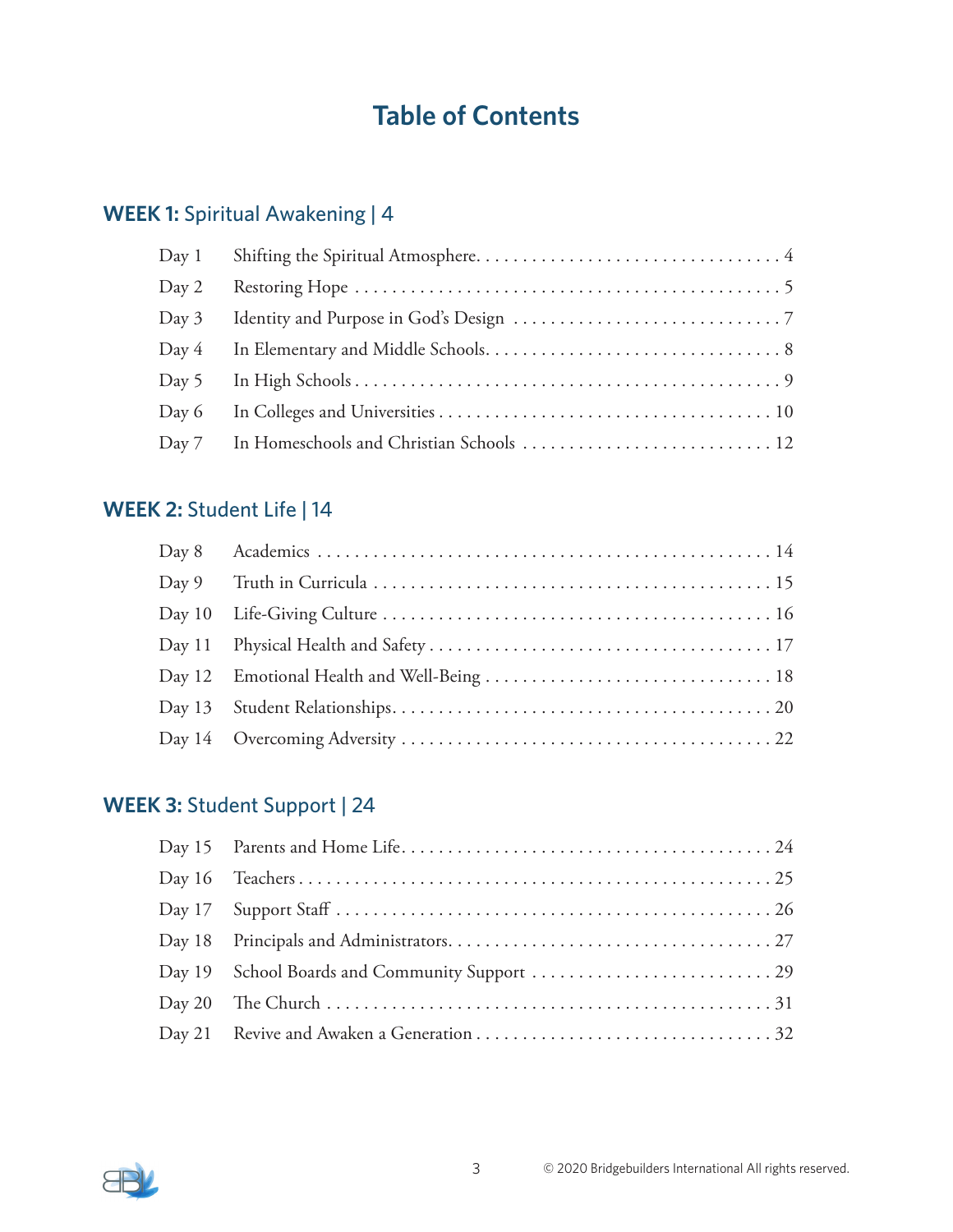## **Day 1 |** SHIFTING THE SPIRITUAL ATMOSPHERE

*"For I will pour out water on the thirsty land and streams on the dry ground; I will pour out My Spirit on your offspring and My blessing on your descendants; And they will spring up among the grass, like poplars by streams of water." (Isaiah 44:3-4, NASB)*

The 2020-2021 school year will be like no other before it. Children have not been in school in person since mid-March. Most have been navigating online learning (or no learning at all, where online access has been difficult or even impossible). No one knows with any certainty what the new school year will look like.

Many parents have bought all the school supplies, backpacks, etc., and are ready to start—only to be told their schools may open late, or not at all—and they may not know for certain until the last minute. Many working parents are left in a bind and scrambling for childcare options in districts whose schools are only opening two or three days a week, or with reduced hours.

Some teachers and support staff are afraid they may contract the COVID-19 virus. Young children may be filled with fear from the conversations they've overheard or the news stories they've been exposed to. Then there are the restrictions. Staff and children may have to wear masks all day. Sports, activities, lunchrooms, recesses—all these normal parts of the school day—will be either reduced or completely eliminated. No proms, no school assemblies, no football games. School as we know it will not be the same.

This is the climate our students will be entering this school year—so much uncertainty, so much fear and our prayers will aim to shift that climate for our students, starting with the spiritual atmostphere.

It is true that God is everywhere. However, God does not manifest His presence equally everywhere. God manifests His presence when the *atmosphere* is right—when the stage has been set for Him to shine. Let's begin our prayer focus with inviting the transforming presence of God's Spirit into our schools during this uncertain and tumultuous school year.

We will pray more about the specific issues we've mentioned here later in this prayer guide. For now, let's pray to shift the spiritual atmosphere in our schools—to drive out any fear and uncertainty and replace it with a climate of peace and joy, one where our children will thrive and flourish. In an atmosphere that trusts God and welcomes His peace and presence, our children will be able to overcome the obstacles and reach their full God-given potential.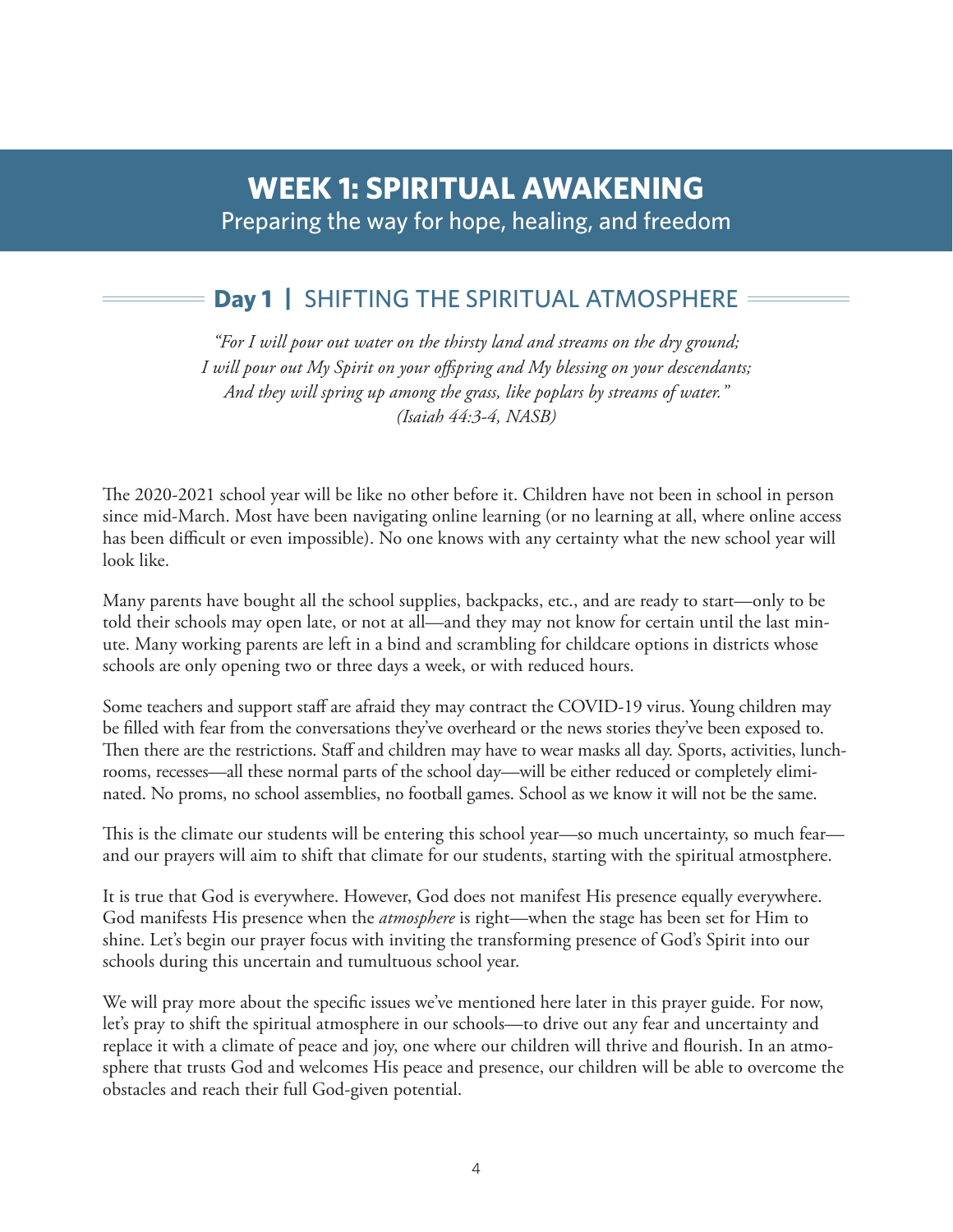### **Let's Pray:**

Father, thank You for this incredible promise—that You will refresh the driest places!

- ◆ Where the environment has been spiritually dry and cold in our schools, we ask for streams of the Holy Spirit, the Water of Life, to pour into their hallways and classrooms.
- ◆ Where there is fear and uncertainty, we declare in Jesus' name there will be peace, confidence, and stability.
- ◆ We ask for an outpouring of Your presence that will shift the spiritual atmosphere on every school campus in our state, and cause our children to thrive and flourish like strong trees growing by the riverside.
- ◆ We ask for an unprecedented, tangible presence of the Holy Spirit in our schools, displacing the darkness and flooding the atmosphere of the classrooms with Your goodness and power!
- ◆ We pray that Christian students would be emboldened to share their faith in You, and courageous in their witness despite any opposition. Let them see undeniable demonstrations of Your power that will strengthen their faith.
- ◆ Empower all Christians there—students, teachers, and administrators—to truly be light and salt, in Jesus' name. We ask that You would touch them so powerfully that they would acknowledge publicly that they belong to You.

Amen.

## **Day 2 |** RESTORING HOPE

*The Spirit of the Sovereign Lord is on me, because the Lord has anointed me to proclaim good news to the poor. He has sent me to bind up the brokenhearted, to proclaim freedom for the captives and release from darkness for the prisoners. (Isaiah 61:1, NIV)*

> *He heals the brokenhearted and binds up their wounds. (Psalm 147:3, ESV)*

*"For I know the plans I have for you," declares the Lord, "plans to prosper you and not to harm you, plans to give you hope and a future." (Jeremiah 29:11, NIV)*

School leaders routinely tell us that one of the greatest problems among students in their schools is hopelessness. The cycles of shattered families, poverty, bullying and abuse, addiction, and lack of job opportunities cause many people—even young people—to believe there is no future for them and they will never amount to anything. Too many students are crushed by depression, tormented by suicidal thoughts, and living in broken homes that offer little to no solace.

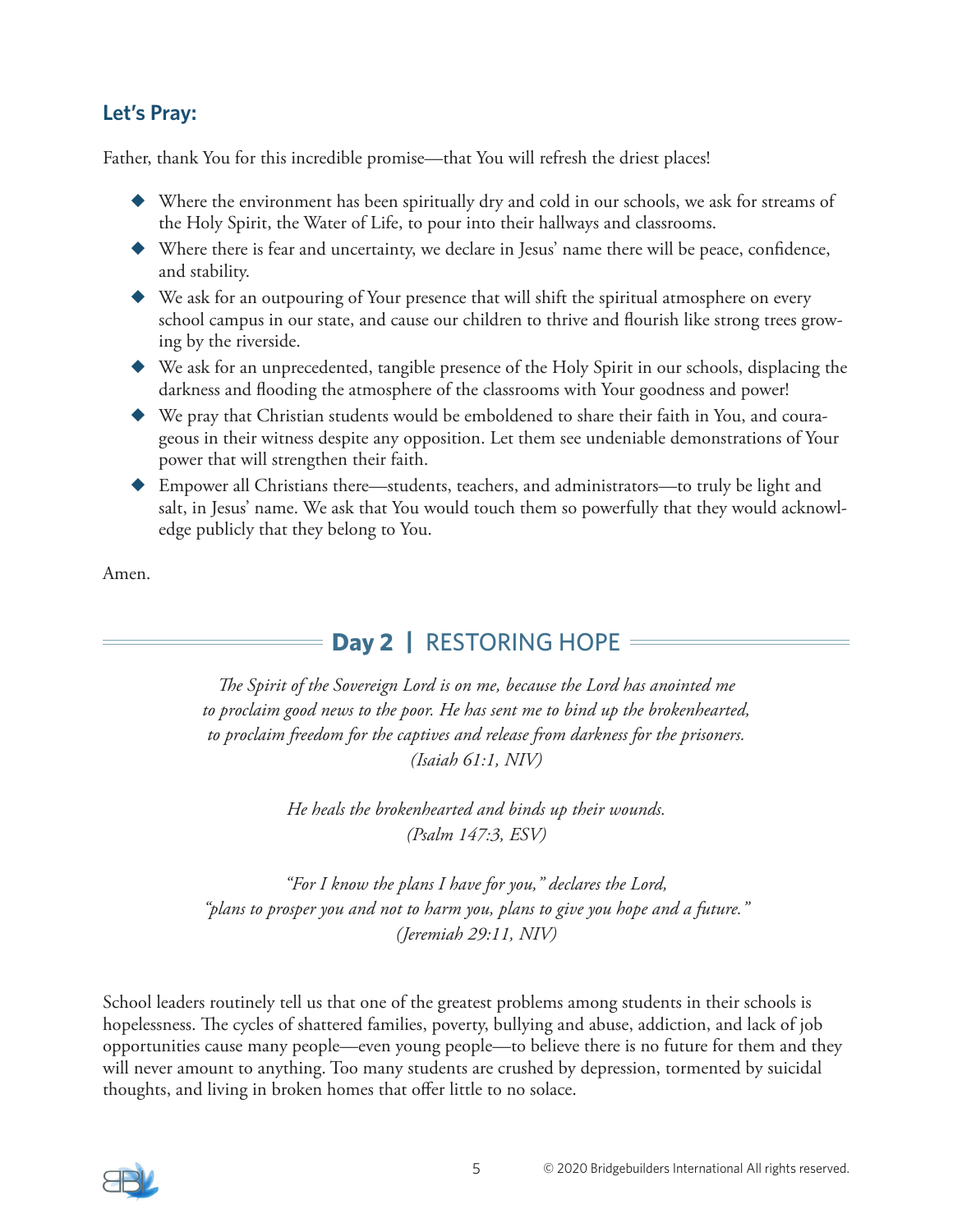As we pray, we can bring these needs before our Heavenly Father, knowing He is close to them in a special way and that His heart grieves alongside them. He sees them and desires for them to be full of hope—hope for a life of met needs, life-giving relationships, and joy.

More recently, due to the COVID-19 crisis in our country and around the world, many students have been isolated from their friends, the activities that bring them joy, and the teachers who have always looked out for them. Unfortunately, this has only increased their sense of hopelessness as they feel further isolated, away from the safety net of schools, counselors, coaches, and the like. They need our intercession more than ever.

### **Let's Pray:**

Heavenly Father, we pray for every child, and teen, in Arizona who feels hopeless or even suicidal.

- $\blacklozenge$  May the spirit of heaviness that weighs them down leave their hearts, minds, and bodies, and be replaced by a transforming spirit of hope and joy. In Jesus' name, we declare all thoughts of suicide, depression, hopelessness, and despair are broken off of the lives of our children and the students of Arizona. Lord, we ask You to release them of all thoughts of death and suicide, and bring life to them instead.
- ◆ Lord, send someone to encourage them today and let them know how much You love them. We ask that You would reveal Yourself as the God of Hope. We pray each student will be overflowing with hope for their future, knowing there is so much planned for them.
- ◆ We ask that You would send heavenly angels to the desperate and the hopeless, to comfort them and bring them Your answers, even as You did for Hagar, Elijah, and Gideon in their times of crises. Human solutions are not enough—help our students put their trust in You, and receive the hope and freedom only Your Spirit can give.
- ◆ We stand in the gap on behalf of the brokenhearted—for young people who have been rejected, neglected, emotionally wounded, or physically or sexually abused. Thank you that You will never leave them or forsake them. Let the comfort of the Holy Spirit be real to them.
- ◆ We pray for the thousands of teens and children suffering extreme mental anguish that drives them to intentionally harm themselves. Lord, we cry out to You for deep healing for them. We pray against the power of rejection and self-hatred and the lie that makes these young people believe You are angry with them and have rejected them. Drive out this belief that keeps them trapped in hopelessness.
- ◆ We declare this truth over them: that Your love is everlasting and that they are accepted and beloved by You! We affirm Your Word and agree with thousands of others praying today as we declare that You have a future and a hope for every student.

In Jesus' powerful name we pray, Amen.

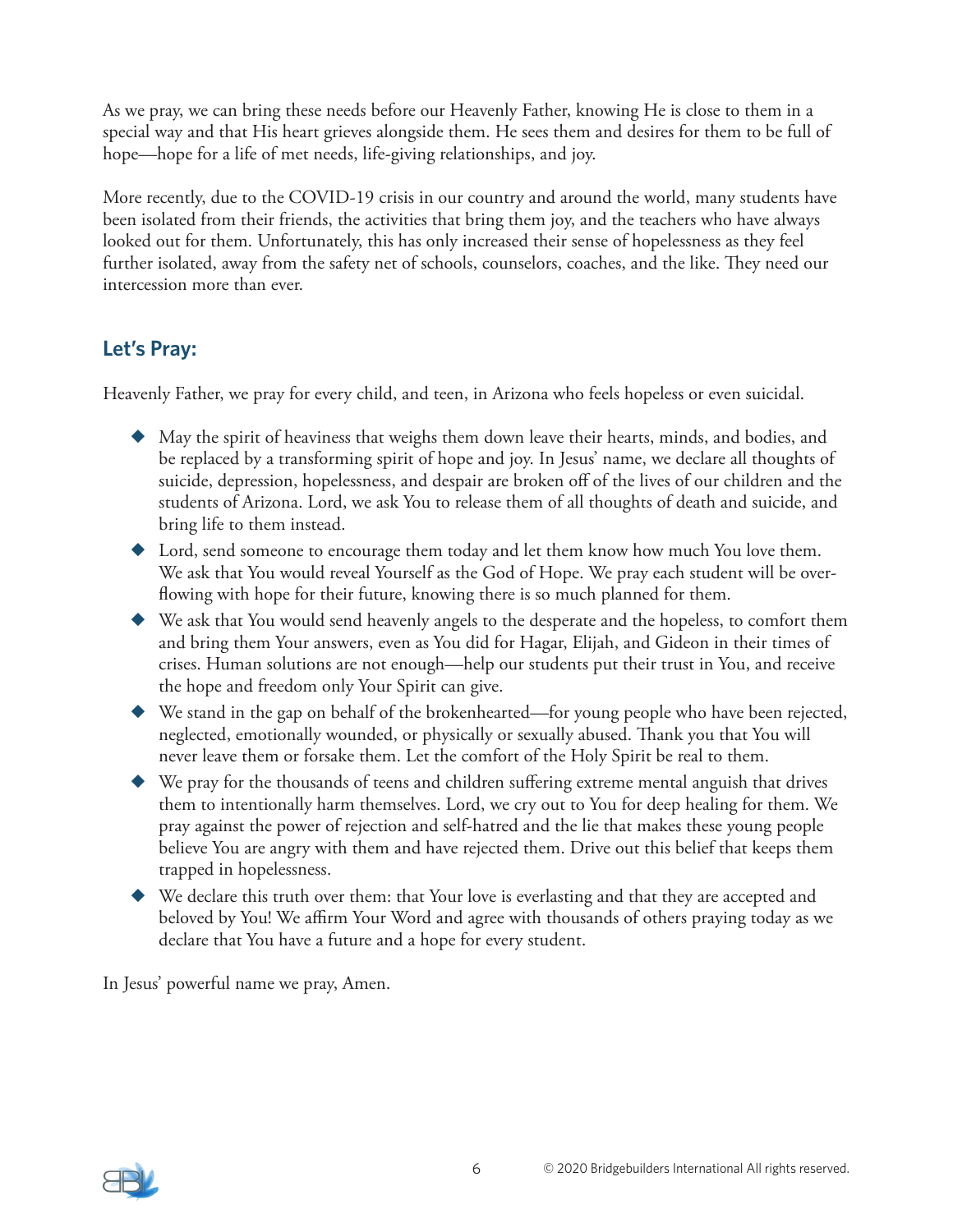## **Day 3 |** IDENTITY AND PURPOSE IN GOD'S DESIGN

*. . . we have not ceased to pray for you and to ask that you may be filled with the knowledge of His will in all spiritual wisdom and understanding, so that you will walk in a manner worthy of the Lord, to please Him in all respects, bearing fruit in every good work and increasing in the knowledge of God. . . (Colossians 1:9-10, NASB)*

Our children and young adults are desperately looking for identity and purpose, asking questions like: *Who am I? What makes me different? What is my purpose in this world?* In fact, in America, our children and youth are experiencing an identity *crisis.* Due to the pressure and messaging of the media—including social media like Instagram, Facebook, Snapchat, and the like—young people often have no idea who they are, and feel compelled to try to be someone else.

Our identity is the first thing God establishes about us—we are made in God's image. Each of us is known by our Father God, who has a design for our lives within His perfect plan. However, evil demonic forces are distorting the very core identity of our children—confusing them through the lie that they can decide who they want to be based on "feeling," instead of living out God's original design. A lot of false information about identity, sexuality, and life purpose is being disseminated through our public schools and greater society.

God's Word tells us that we have divinely powerful weapons for the tearing down of strongholds, and every lofty thing raised up against the truth of God (2 Corinthians 10:3-5). Prayer is one of those weapons we can use to tear down the strongholds of insignificance, inferiority, rejection, and comparison and replace them with affirmation of and confidence in God's unconditional love and acceptance.

### **Let's Pray:**

Lord, thank You for Your promise to bless our children. Because of Your blessing, our children will find their true identity and sense of purpose in belonging to You, their Father and Creator.

- ◆ Please silence the negative voices telling our students they are worthless or unwanted or that they can find their identity and purpose outside of Your plan for their lives. You have dreamed a unique dream for every student. We ask for the destinies of our children and young people to be preserved!
- ◆ We pray for our future leaders; raise up young people with godly purpose and destiny to contend for the future of our nation! May many great young leaders like Moses, Joseph, Joshua, Daniel, Ruth, and Esther arise from our schools to bring justice and truth to every sector of society.
- ◆ Raise up those who will lead the way for truth in every mountain of influence: in government, in education, in media, in entertainment and the arts, in business and finance, in families, and in the Church. May they fulfill the purpose of God in their generation. Like David, may they know their calling from a young age, that no amount of family negativity, peer pressure, or

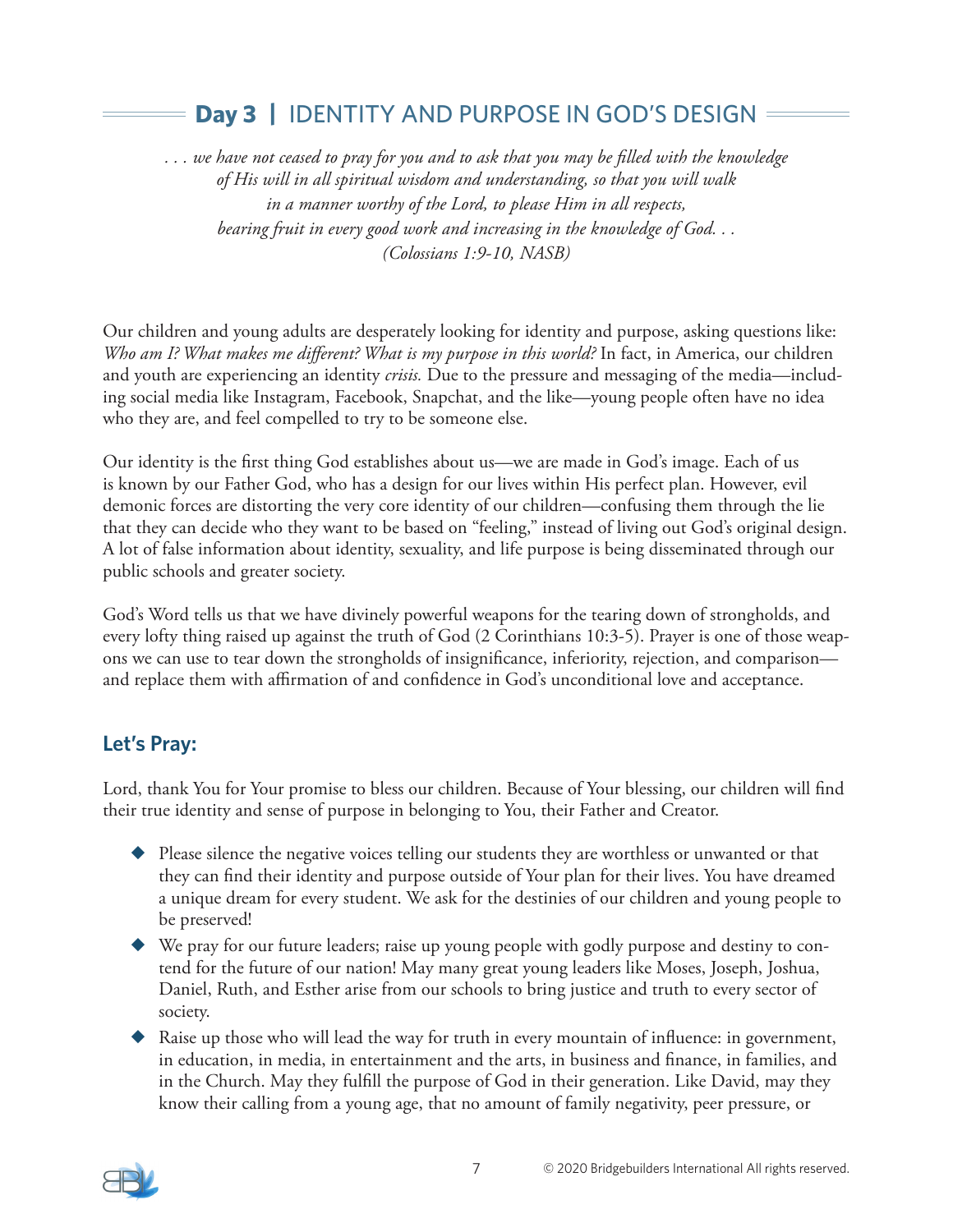setbacks would discourage them from pursuing it. You have a plan for them that leads to life and fullness of joy.

- ◆ We pray protection for our children from false information about their purpose, sexuality, and Your design for life. We ask You to raise up spiritual watchmen (fathers, mothers, teachers, school leaders) who will watch, pray, and be a voice for truth in our schools.
- ◆ We declare, in Jesus' name, that this will be a year of blessing, refreshing, and new identity in God's original design for each student.

In Jesus' name. Amen.

## **Day 4 | ELEMENTARY SCHOOLS**

*Jesus called the children to him and said, "Let the little children come to me, and do not hinder them, for the kingdom of God belongs to such as these." (Luke 18:16, NIV)*

Elementary school is a pivotal point in the lives of our children. They are young, often anxious about their first school experience, and easily impressioned. For many kids, elementary school can be their first exposure to bullying, teasing, cliques, and other cruel behavior. It may also be their first exposure to extreme behavior such as major tantrums and violent outbursts, which have become rampant in our elementary schools. For some kids, elementary school is their first experience away from mom and dad, which may be tempting for them to "experiment" with behaviors and personas that are not who they are.

Additionally, in the midst of the COVID-19 pandemic, elementary-aged students are some of the most vulnerable. Social-emotional learning is paramount in their education, and being separated from their peers or being prohibited from certain activities (that will be restricted or eliminated this school year) can drastically impact their learning experience and psychological health.

We have the opportunity to lay foundations in children's lives through prayer, for them to be reassured, protected, and affirmed, and for a plumbline of truth, justice, and confidence to be laid in them—a foundation that will last a lifetime.

### **Let's Pray:**

Thank You, Lord, for Your heart of love and concern, especially for our youngest children! We pray for every young student in Arizona, as well as their teachers and aides. The Kingdom of God belongs to them, even as Your Word says.

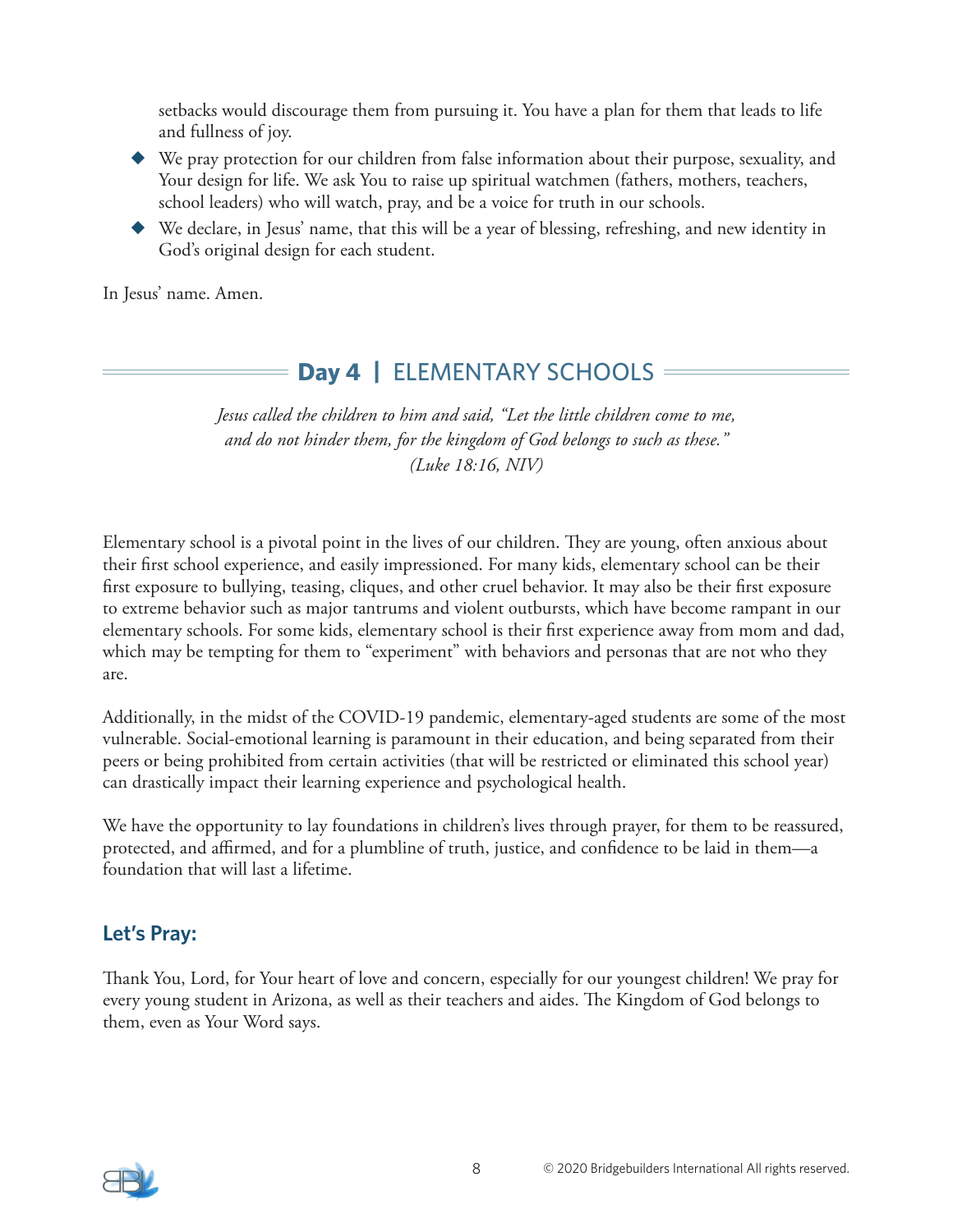- We ask that these tender young hearts and minds would keep their innocence and purity. We pray that You would raise up an army of godly Christian teachers who are divinely gifted and called to teach and mold this impressionable age group.
- ◆ Even amidst this pandemic, we pray for all of the social and emotional needs of our young students to be met. We pray that their hearts would be full of joy, and their elementary school experience would be uplifting, despite the circumstances.
- Pour out Your Spirit on these young ones, we pray! Let there be an awakening of their spirits and minds to You. May each student in Arizona feel and see Your presence in their lives. May all of our children and the adults who teach and lead them encounter Your love and truth in a supernatural way!

Amen.

## **Day 5 |** IN HIGH SCHOOLS

*Even a child makes himself known by his acts, by whether his conduct is pure and upright. (Proverbs 20:11, ESV)*

*Blessed are those whose way is blameless, who walk in the law of the Lord! Blessed are those who keep his testimonies, who seek him with their whole heart, who also do no wrong, but walk in his ways! You have commanded your precepts to be kept diligently. Oh, that my ways may be steadfast in keeping your statutes! (Psalm 119:1-5, ESV)*

High school can be an incredibly intense time for teens, with experiences including dating and romantic relationships, friendship struggles, identity crises, bullying, exposure to drugs, alcohol, and sex, immense peer pressure, and much more. It's no wonder that almost 70 percent of Christian youth leave the Church after high school. It's one of the most volatile seasons of life for young people, and we must pray to cover our nation's high schools with God's presence.

It's important for young people to know that "Christian life" can and does exist beyond chapels, church youth groups, and worship services. It is our deepest hope that the teens of Arizona would discover the multitude of ways they can bring Christian life to their circle of friends and high school campus. Through clubs, prayer groups, and being open with their faith testimony with peers, high schools can become thriving hosts for spiritual impact and transformation. Even despite the pandemic restrictions, there are creative ways teens can connect, communicate, and even gather to share and experience Christ together. We pray for boldness among the Christian teens in our communities, that they would bring more of their friends into the Kingdom of God on the mission field of their high school relationships.

At the same time, high school is ripe with temptation. There are daily spiritual battles taking place for our teens' purity, tempting them to believe that they must grow up sooner than they really should. We

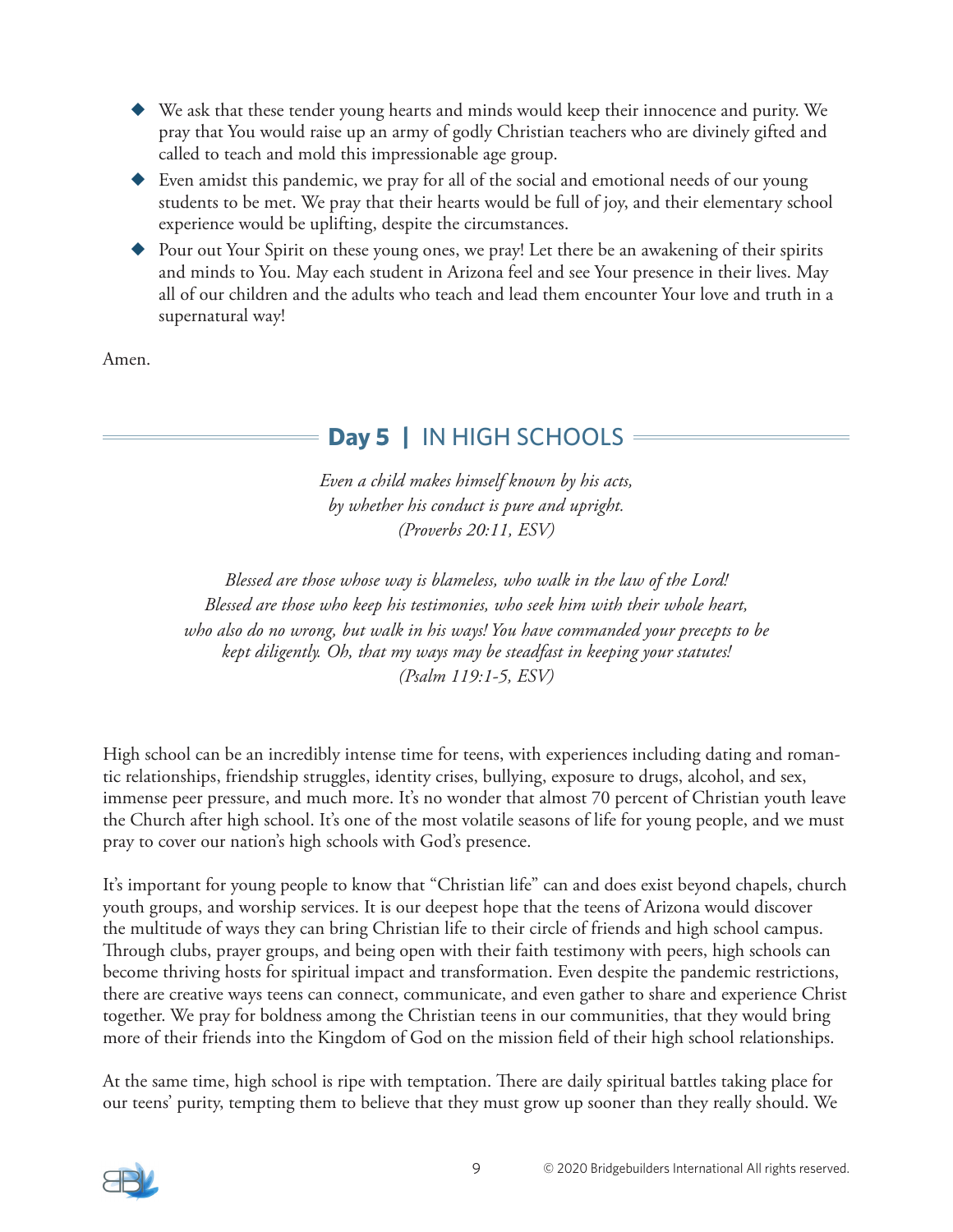must also pray against all forces that would tell them they need to drink, party, or sleep around in order to experience acceptance. We pray in Jesus' name that all high school students would discover their worth and wholeness in the eyes of Christ, and not in the eyes of the world or their peers.

### **Let's Pray:**

God, first and foremost, we pray for a great turnaround in the statistic that 70 to 75 percent of Christian youth leave the Church after high school. Heavenly Father, we ask You to intervene in our young people's lives and break this trend. Bring Your answers to parents, churches and Christian schools! In Jesus' name, keep our children close to You as they navigate the pressures of teenagehood.

- ◆ We pray for godly teachers and school administrators to guide them with truth and love.
- ◆ We ask in Jesus' name for edifying and fulfilling friendships, rather than negative influences that would cause them to turn from You.
- $\blacklozenge$  We think of alternative high schools, with unique student populations that are usually experiencing even higher levels of brokenness and challenges. (Many times, these students are trying to overcome significant adversities and roadblocks to education, and may be dealing with juvenile incarceration, pregnancy and parenting, addictions, and more, in even greater numbers than in regular high schools.) We pray You would give extra strength and grace to the teachers and administrators of these students. Pour out Your mercy on these children and give them Your Spirit to help them overcome their adversity and go on to know You, follow You, and achieve success in their lives.
- $\blacklozenge$  We pray against the spirits that lead teens in all of our schools into partying, substance abuse, and provocative behavior. Lord, cover our students in a hedge of Your protection. Cause them to feel a wholeness and acceptance that only comes from Your unfailing love for them.
- ◆ We ask that the Christian students in all of our high schools would walk in boldness, proudly proclaiming Your name! We ask, God, that You would anoint them with a bravery that only comes from You. We declare victory over all spirits that would bind our students in fear, preventing them from sharing openly about their faith. We pray against the fear of man, the fear of rejection, or any other trepidation that would make them feel anxious about sharing their testimony. May there be a wave of revival in our high schools that sweeps across our state and our nation!

In Jesus' name we pray for all these things, Amen.

## **Day 6 |** IN COLLEGES AND UNIVERSITIES

*"Have I not commanded you? Be strong and courageous. Do not be frightened, and do not be dismayed, for the Lord your God is with you wherever you go." (Joshua 1:9, NIV)*

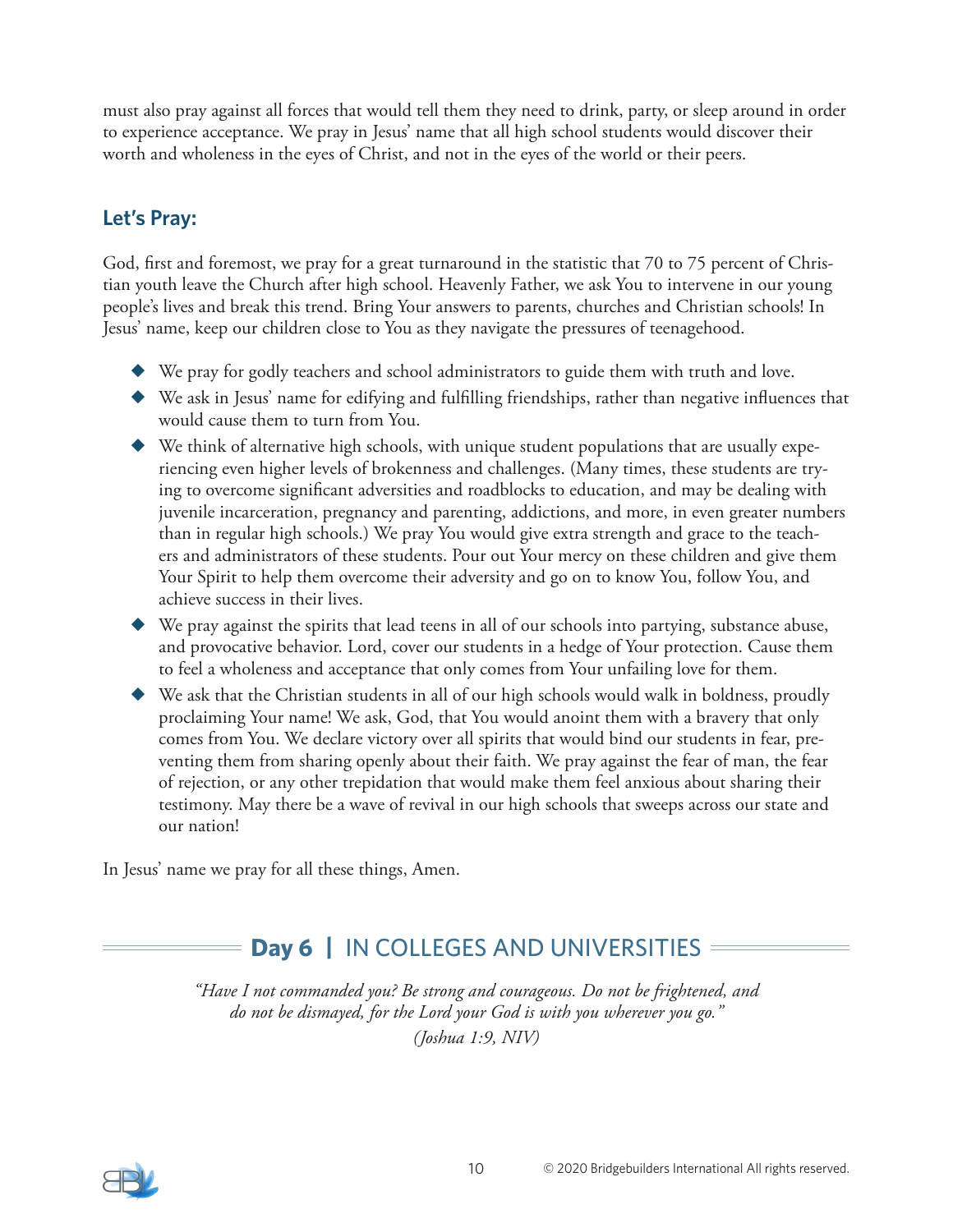*"O Lord, I give my life to you. I trust in you, my God! Do not let me be disgraced, or let my enemies rejoice in my defeat. No one who trusts in you will ever be disgraced, but disgrace comes to those who try to deceive others. Show me the right path, O Lord; point out the road for me to follow. Lead me by your truth and teach me, for you are the God who saves me. All day long I put my hope in you." (Psalm 25:1-5, NLT)*

Arizona is home to over 174 colleges, universities, and technical schools. A number of top colleges and universities are located throughout the state, including Arizona State University in Tempe–one of the largest colleges in the U.S., with more than 72,000 students.

Two universities are listed as Christian: Arizona Christian University and Grand Canyon University, both located in the greater Phoenix area.

Many Arizona students need encouragement to continue their education past high school. Arizona has fallen below the national average for residents who attained at least a bachelor's degree, according to data from 2009 to 2013. The United States census bureau found that 26.9 percent of Arizona residents aged 25 years and older attained bachelor's degrees, compared to 28.8 percent at the national level.\*

While institutions of higher learning offer students a great place to grow academically and prepare for careers, they also can be places that draw our young adults away from their Christian faith. Our college and university campuses need our prayers!

## **Let's Pray:**

Father, we pray today for our Arizona colleges and universities, that they would be filled with the tangible presence of God.

- ◆ We pray that each student will have the opportunity to grow and develop spiritually as well as intellectually.
- ◆ We thank You for the new freedoms that campus life gives to students, but we also pray for protection from the problems caused by using freedom to develop personal and moral habits that are unhealthy. We thank You for those who are courageously living their faith and displaying it on campus. Give our Christian students courage to live out their faith in an atmosphere that is often skeptical of faith.
- ◆ We pray that many more graduating high school seniors would continue their education in institutions of higher learning. We boldly ask You, Lord, to use Arizona colleges and universities to produce influential, godly leaders who will bring the Kingdom values of righteousness and justice into every sphere of culture.
- ◆ Lord, we lift up the professors, deans, and presidents of our colleges. We ask that they not only be wise in their area of specialty, but also that You give them spiritual wisdom. We pray that the

<sup>\*(</sup>These same kinds of statistics can be easily found through an internet search if you are from a state other than Arizona.)

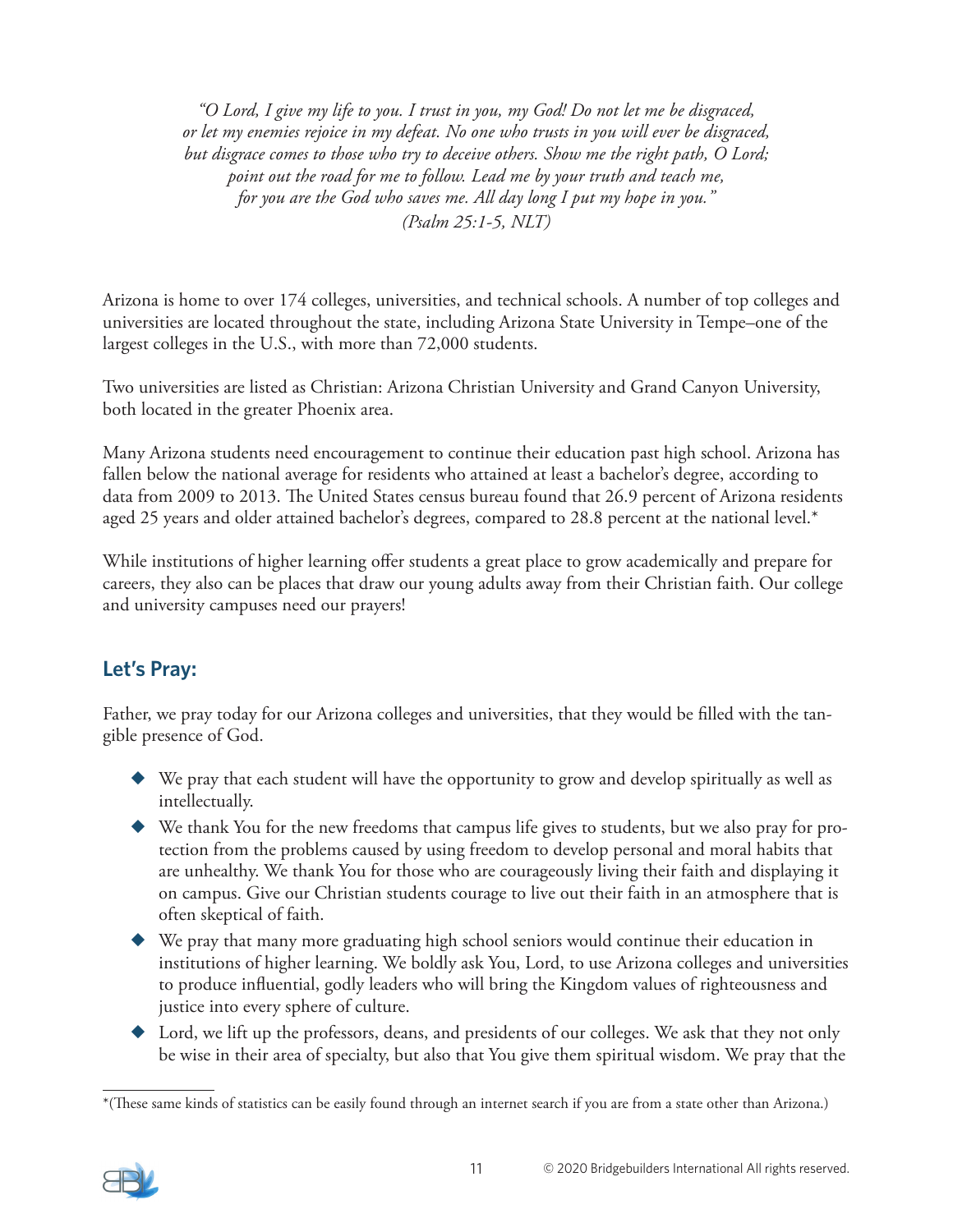Holy Spirit will use Christian professors and faculty as a mighty force for truth and that a new standard of righteousness would be raised up on our campuses.

- ◆ We pray that our colleges and universities might become centers for revival rather than for the tearing down of the faith of our young adults. We ask You to work through Christian groups and churches on campuses to bring thousands of young men and women to faith in Jesus Christ.
- We ask that Your mighty hand will move, and Your Holy Spirit be felt with unmistakable power in a way that changes many lives today as well as many future careers and future marriages tomorrow.

In Jesus' name, Amen.

## **Day 7 |** IN HOMESCHOOLS AND CHRISTIAN SCHOOLS

*God gave these four young men an unusual aptitude for understanding every aspect of literature and wisdom. (Daniel 1:17, NLT)*

*You have been taught the Holy Scriptures from childhood, and they have given you the wisdom to receive the salvation that comes by trusting in Christ Jesus. (2 Timothy 3:15, NLT)*

*My prayer is not that you take them out of the world but that you protect them from the evil one. (John 17:15, NIV)*

There are many reasons why parents choose to send their children to private school or to home educate them. Many times it is because they want to have greater opportunity to instill biblical values or pursue a certain emphasis in the children's education. In some cases, children with special needs are not being served adequately by the local public school district.

This year, many parents who have not previously homeschooled, or who would not likely otherwise choose to homeschool, are doing so because of the uncertainty and restrictions being faced in many parts of the country, due to the COVID-19 pandemic. Schools and families are among the hardest-hit segments of our population in this regard, and many will choose to homeschool rather then send their children to school or participate in online public school.

Some families in the U.S. are scrambling to create a modern version of the one-room schoolhouse, sometimes called "homeschooling pods." Under this model, a small group of parents split the cost of hiring teachers and tutors and paying for resources such as online classes. Founded in 2015, a program

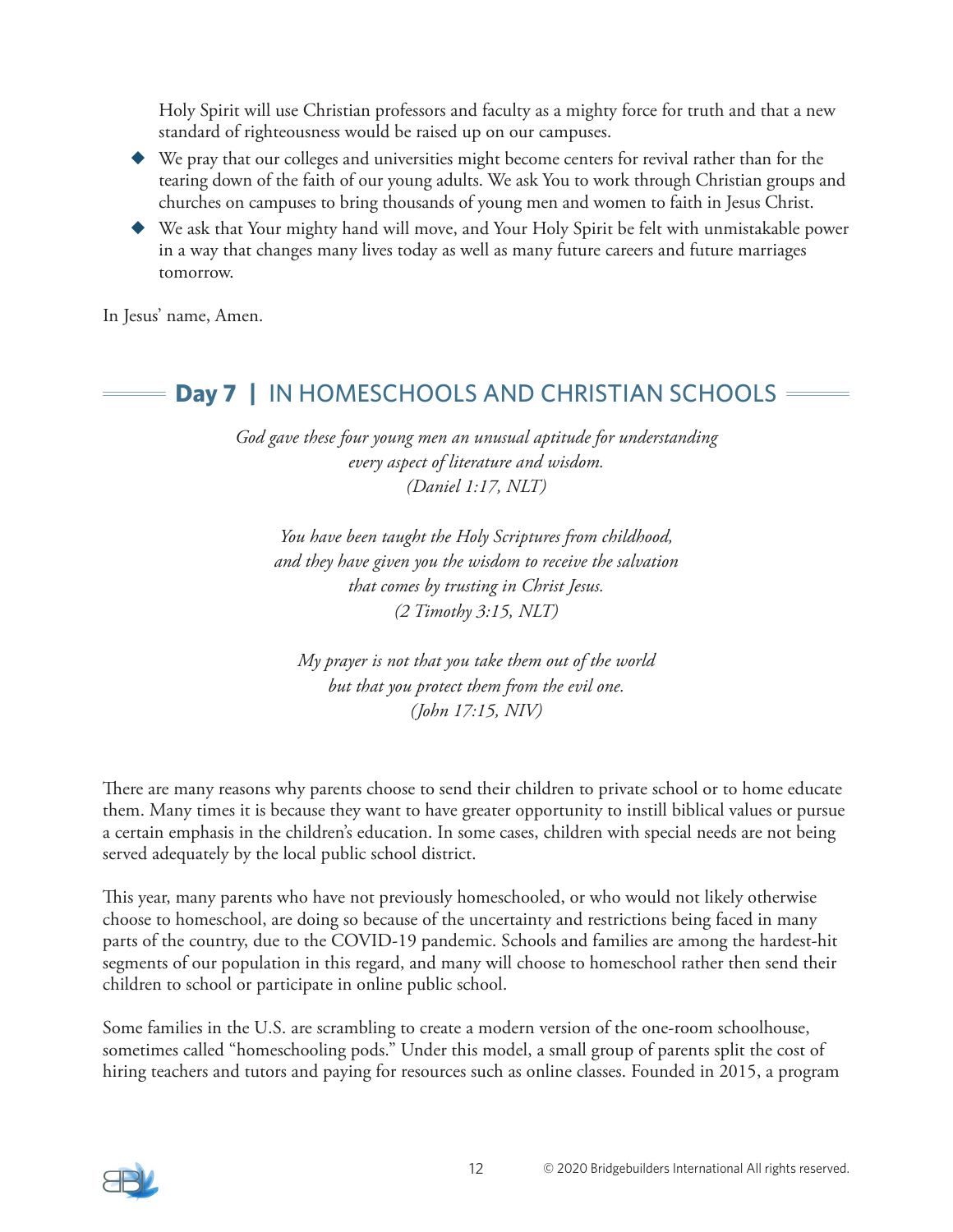of this nature called Outschool has seen a 30-fold increase in enrollment since the start of the current pandemic.

Whatever the reason parents may choose to utilize them, homeschools and private schools are extremely important components of our state's educational opportunities, and we want to pray for parents and teachers as they undertake this valuable endeavor.

### **Let's Pray:**

Lord, we thank You for every private Christian school, college, preschool, and every godly homeschool in Arizona. Thank You for the parents, teachers, and families who are hard at work educating the next generation in excellence and with a biblical worldview.

- ◆ As You did for Solomon and for Daniel, please give our Christian students maturity beyond their years and a supernatural ability to learn and to excel academically, above and beyond the norm.
- ◆ We invite Your manifest presence to come to these classrooms and homes and ask for a great move of God among these students, parents, and teachers! We pray for true revival to come to our Christian schools with a great outpouring of the Holy Spirit that would impact every family.
- ◆ We ask for a great financial blessing to come to each of these and pray that You would reward and bless them for their commitment and sacrifice: to the teacher in a Christian school with a significantly smaller paycheck, to the student paying tuition fees, and to the parent who experiences a loss of income to stay home and teach their children.
- ◆ Many of our Christian schools and colleges face financial challenges and we ask for dramatic financial breakthroughs for each of them! Protect these institutions from anti-Christian lawsuits and negative press designed to pressure them into compromising their stand for the gospel and righteousness. We pray for their governing boards to make decisions in the fear of the Lord and with great wisdom, and that You would guide them in the days ahead.
- ◆ Father, we fervently cry out to You for every Christian student in Arizona, no matter their school or age. We ask that even our youngest Christian children would be taught Your truth from childhood, and that they would have a deep understanding of the Bible. Send them teachers and pastors who can impart an intelligent biblical worldview to them and disciple them into followers of You.

Amen.

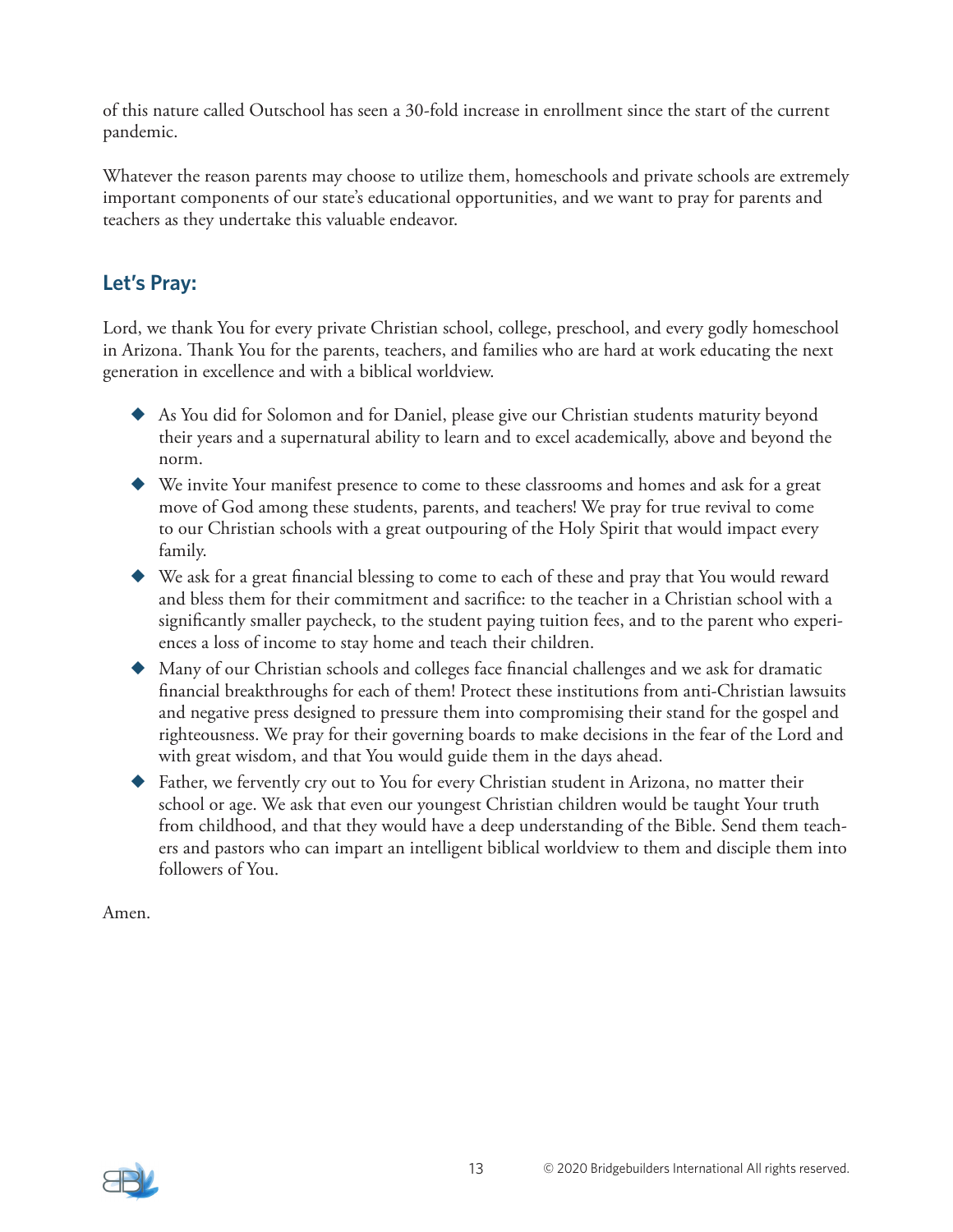## **WEEK 2: STUDENT LIFE** Excelling in Studies and Growing in Godly Character

## **Day 8 |** ACADEMICS

*Choose my instruction instead of silver, knowledge rather than choice gold, for wisdom is more precious than rubies, and nothing you desire can compare with her. . . I love those who love me, and those who seek me find me. With me are riches and honor, enduring wealth and prosperity. . . (Proverbs 8:10-12; 17-18, NIV)*

Academics have certainly taken an abrupt turn during these unprecedented times. Today, the majority of students across our country are participating in "virtual learning" instead of an in-person education. Things look much different than they did merely a year ago. While we are grateful for the gift of technology, learning through a device has drastically impacted academics for our youth. Not only are they missing crucial in-person instruction, but they are missing out on testing skills, social dynamics, lessons in teamwork, important extracurriculars, and so much more.

Furthermore, for many, there is a sense of fear surrounding school. *Is it dangerous to attend? Will I get sick? Should I keep my child home full time (even when some in-person instruction is offered)?* A privilege that was once celebrated has started to feel dangerous, and many families draw further and further inward. As we watch the entire face of education change in front of our very eyes, we must cry out for God's Spirit to be present in the hallways, classrooms and homes—protecting teachers, parents and students, calming anxious nerves, filling hearts that feel isolated and alone, being close to the weary. Now, more than ever, we need God's divine sense of peace, as well as His protection and guidance for teachers, students, families, and leaders.

### **Let's Pray:**

Father, thank You for every step of progress in our schools and for those who work tirelessly towards improving them.

- ◆ We pray Proverbs 8:1-21 over our students. God, make their time in the classroom (or virtual classroom) count—may You compound their time and provide supernatural wisdom through these unprecedented times.
- ◆ We pray for every student in our public, private, and home schools, and in our universities. We ask that You would pour out a love of learning and a hunger for knowledge, and ignite their drive for academic success. Give them a deep desire to seek godly wisdom and its blessings. Let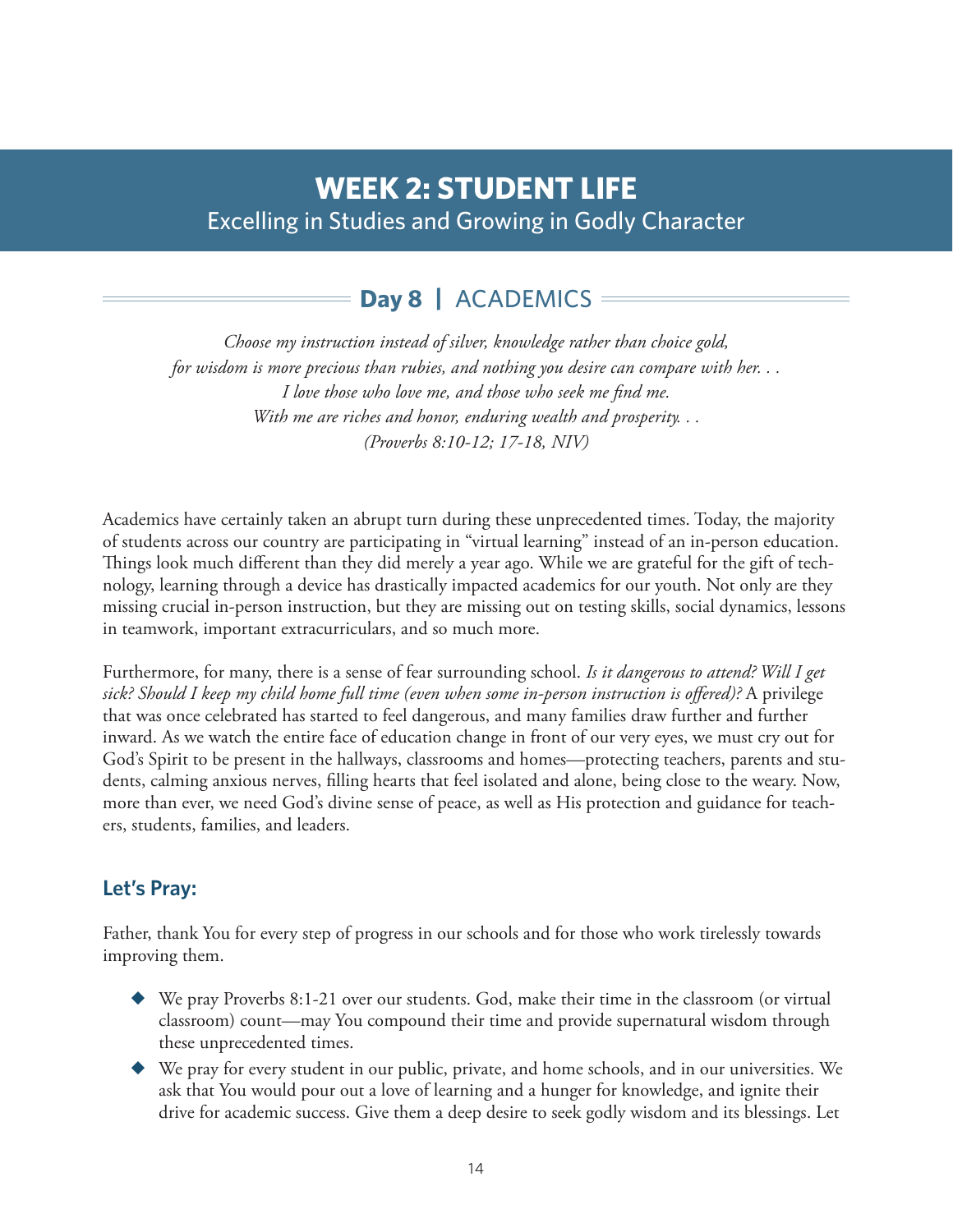them value their education and be so motivated that they would let nothing stand in their way of graduating! May they be lifelong learners who excel in their respective fields.

- ◆ We pray that teachers would be able to strike a fine balance between in-person instruction and virtual learning. We pray You would anoint them with wisdom as they navigate these new teaching conditions as outlined by the CDC. We pray for health and renewed energy and passion. We pray against all fear and anxiety and declare it has no place in our classrooms.
- We ask for fresh, innovative solutions *from heaven* at both the state and local level in how to raise our graduation rates. Please do an undeniable miracle: turn Arizona into a state that leads the way for the nation. May we educate and equip our students in a way that empowers them to thrive!

Amen!

## **Day 9 |** TRUTH AND EXCELLENCE IN CURRICULA

*Be careful not to let anyone rob you of this faith through a shallow and misleading philosophy. Such a person follows human traditions and the world's way of doing things rather than following Christ. (Colossians 2:8, GOD'S WORD)*

*"The education of youth should be watched with the most scrupulous attention. . . [It] lays the foundations on which both law and gospel rest for success." —Noah Webster, well-known American educator*

Research shows that now, more than ever, moral convictions are waning in today's society. Many, if not most, textbooks have been drastically revised to present a new view of American and world history, and the history of humanity. Science is presented as a system of knowledge that excludes God. Fewer and fewer Americans believe in a clear and distinct right or wrong, and often our public schools are reinforcing these new norms as "progressive" and "just." God's morality is rapidly eroding throughout our country, and the education system helps lay the foundation for a child's worldview. We must pray!

Through sex education classes, children as young as elementary-aged are being taught about marriage, identity, and sexuality "norms" that are outside of God's biblical plan for us. As our country leans more and more into moral relativism, students are learning in schools that morality is up for them to decide. May our Christian students stand firm in their convictions, and may they be a light to those who do not believe, pointing them to God's righteousness.

### **Let's Pray:**

Lord, shine Your light upon our schools and drive out all darkness, spiritual blindness, perversion of truth, and hostility toward You and Your truth, we pray.

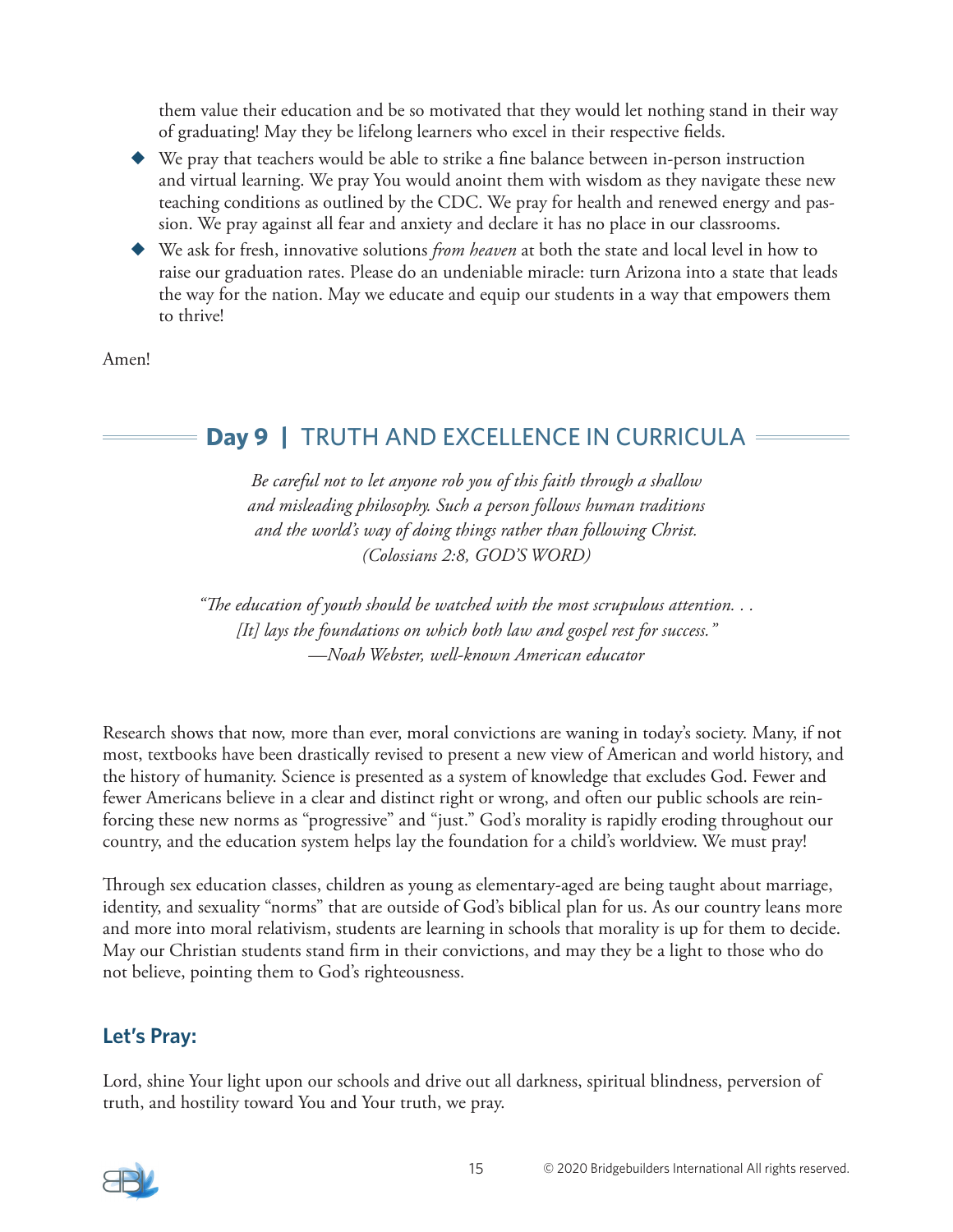- We pray that all attempts to use curricula in our schools as a way to disciple our young people in humanism, moral relativism, and other godless ideologies would be stopped. We pray that our education system would honor You. We ask You to raise up godly men and women to be on textbook selection committees for every school district in Arizona. We ask for teachers and school boards to select curriculum that preserves our godly heritage as a nation.
- ◆ Father, we ask that You lead and guide those in positions of decision-making in our schools to set fair policies that protect the rights of our teachers and students to openly present their biblical points of view in an open, fair and non-threatening manner.
- ◆ Lord Jesus, when teachers and students are confronted with subject matter that goes against their biblical worldview, we call upon You to give them the right words to speak with wisdom, strength and gentleness.
- ◆ Raise up watchmen and gatekeepers for truth and excellence in our schools who would guard over what is taught to our young people!

Amen.

## **Day 10 |** LIFE-GIVING CULTURE

*For he has rescued us from the dominion of darkness and brought us into the kingdom of the Son he loves. (Colossians 1:13, NIV).*

*Death has been swallowed up in victory. "Where, O death, is your victory? Where, O death, is your sting?" (1 Corinthians 15:54-55, NIV)*

*I am the Gate. Anyone who goes through me will be cared for; they will freely go in and out, and find pasture. A thief is only there to steal and kill and destroy. I came so they can have real and eternal LIFE, more and better life than they ever dreamed of. (John 10:9-10, MSG)*

Today's prayer focus is on driving back the cultural influences that promote violence and glorify death, replacing them with the life-giving power of God's Spirit and Truth.

Tragically, youth culture has become poisoned with a death obsession, to where death has become an idol for many. Death symbolism (skulls, dripping blood, "dead" eyes, black clothing, corpses, zombies, the grim reaper, etc.) are common themes in TV shows, games, videos, clothing, music, and graphics marketed to youth.

There is an alarming increase in youth interested in vampirism. Incorporating elements of goth subculture and sadomasochism, the vampire subculture ranges from fans who enjoy vampire-themed entertainment and dress to role players in live-action games.

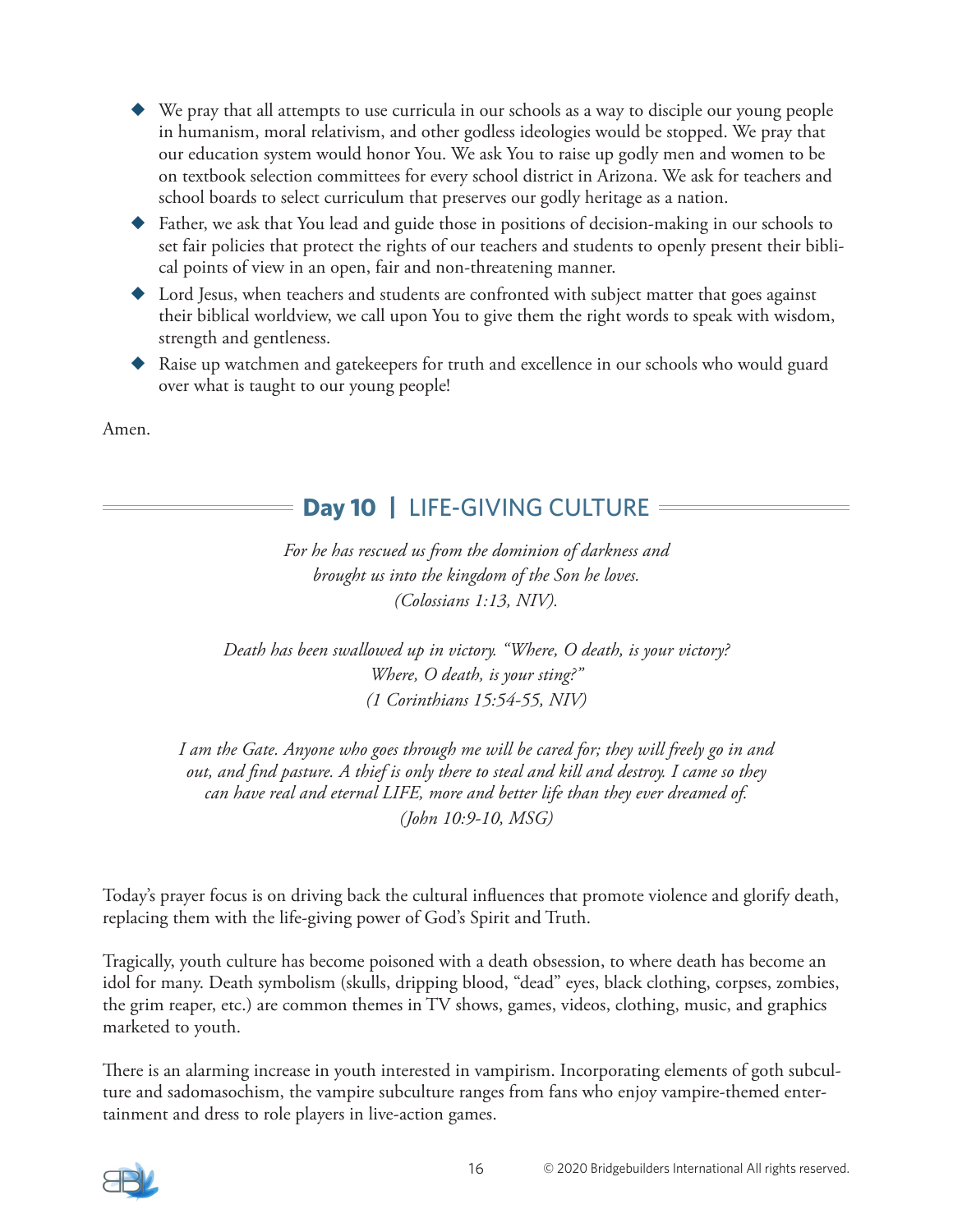In addition to pop culture glorification of death and violence, this generation is traumatized by realworld threats or encounters with death: the brutality of the drug cartels in our region, gang violence, school shootings, suicides, and more.

We must pray for the radiance of God's love and peace to live within the hearts and minds of today's youth. We pray that they will know that darkness does not come from God. We declare the Word over our students that Jesus offers them an abundant and full life—filled with peace and joy!

### **Let's Pray:**

Jesus, You are the Way, the Truth and the Life, offering us eternal LIFE, far better than we ever dreamed of! You are the Light of the world. Even in the deepest darkness, *"the Light shines in the darkness, and the darkness has not overcome it."* (John 1:5).

- ◆ We come into agreement with your Word that You are removing the veil of death and deception and that the power of this death obsession is broken, according to Isaiah 25:7!
- ◆ We declare that delusion, rebellion and the strong anti-Christian mindset associated with this culture of death is removed from the youth of Arizona. Untangle the web of confusion, manipulation, and deception, and replace it with the clear truth of the gospel.
- ◆ We take authority over the spirits of discouragement, defeat, death, and suicide, and declare, in Jesus' name, that they have no place in the lives of our students. In Jesus' name, we break the power of this self-inflicted curse over those who fully expect to die at an early age! We ask that You would counter this lie with the TRUTH about the abundant life You offer us and that every student would find eternal life this year.
- $\blacklozenge$  For those who are oppressed by the spirit of death, ensnared in the occult or witchcraft, we speak freedom, deliverance, and life, in the name of Jesus.

In the powerful name and authority of Jesus we pray, Amen.

## **Day 11 | PHYSICAL HEALTH AND SAFETY =**

*Beloved, I pray that in all respects you may prosper and be in good health, just as your soul prospers. (3 John 1:2, NASB)*

*Your bodies are temples of the Holy Spirit . . . honor God with your bodies. (1 Corinthians 6:19-20, NIV)*

The youth of our nation face a health crisis of epic proportions, including things like alcohol and drug abuse, sex and STDs, obesity, and depression. Marijuana use is ever increasing; some states are

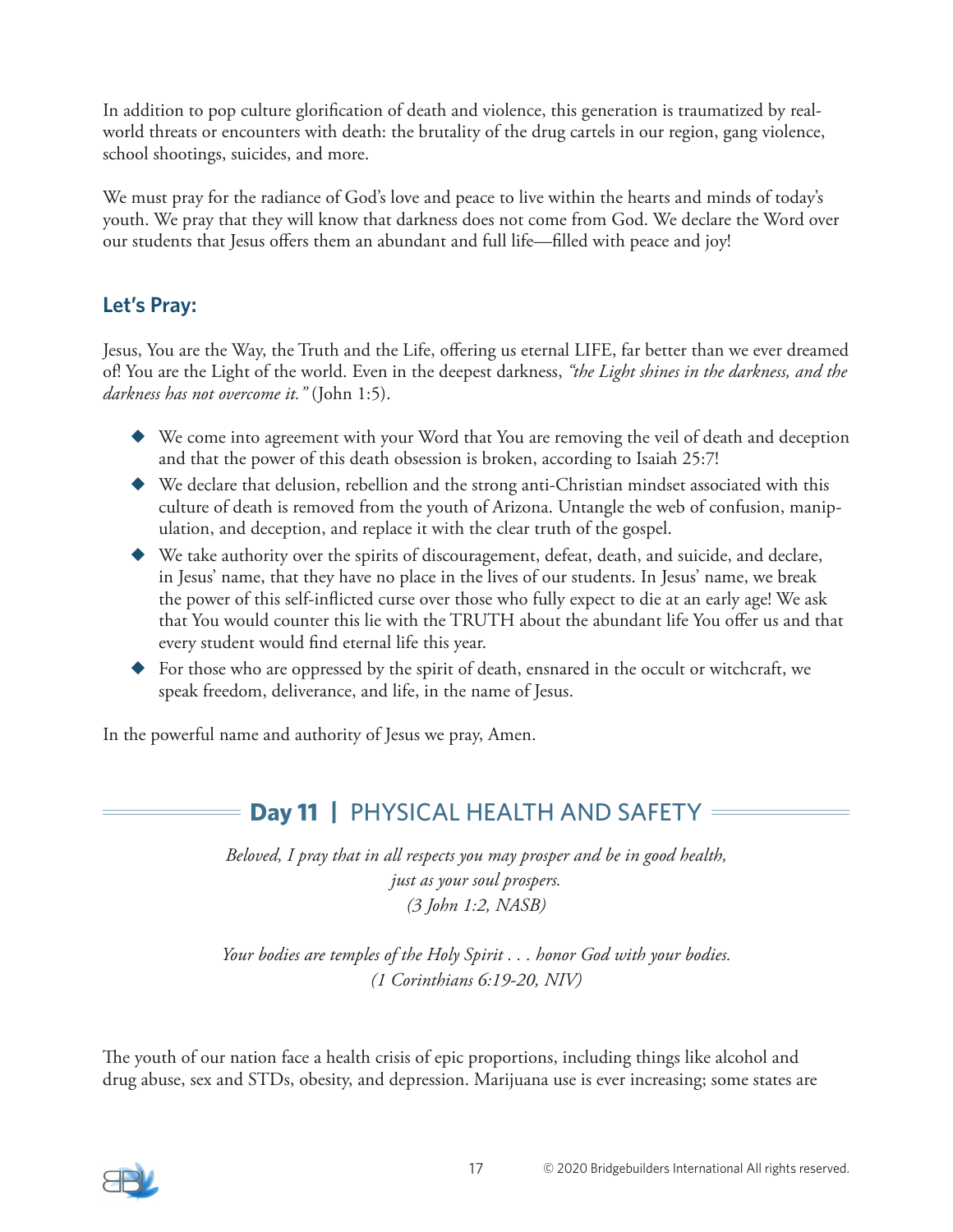legalizing marijuana and even though it is still illegal under the age of 21, commercial enterprises are targeting youth in their marketing efforts.

Today's children face threats of violence never before seen in this country. Shootings—even the unthinkable horror of school shootings—riots, beatings, and more fill our news headlines, bringing fear and apprehension to many.

On top of this, every student across the nation is currently living through a global pandemic. This raises myriad health concerns, ranging from physical, mental, and emotional. Jesus, make a way!

### **Let's Pray:**

Father, we pray for the physical health, well-being, and safety of all our students.

- ◆ We ask that as the Divine Physician, You would protect our students, heal the ones battling sickness or disease, and release them from any and all forms of addiction in Jesus' name!
- ◆ We ask that families would be equipped to disciple youth in a godly way, imparting practical wisdom that leads to a healthy lifestyle. Transform the health of entire households, starting with the parents and filtering down to the students! Please inspire a real change in eating and exercise habits and help our students be nourished with wholesome food.
- ◆ We declare, in Jesus Name, that our campuses are safe from illnesses, and specifically the COVID-19 virus. We pray that the pandemic would not affect or influence their health and safety. We ask You to set up a hedge of protection in the spritual realm that would result in havens of safety and health for the students in our state.
- ◆ We pray for an end to the pervasive drug culture in our schools. Please protect our children and young people from getting involved in gangs, drugs, sex, and other destructive activities.
- ◆ God, we also pray You would keep our school campuses safe from anyone with ill intent who would seek to bring harm through shooting or other forms of terror and violence. Equip every school with frontline workers who would have eyes out for "wolves" who would in any way harm the students.

We pray all this in Jesus' name, Amen.

## **Day 12 |** EMOTIONAL HEALTH AND WELL-BEING

*. . . casting all your anxieties on him, because he cares for you. (1 Peter 5:7, ESV)*

*Dear friend, I pray that you may enjoy good health and that all may go well with you, even as your soul is getting along well. (3 John 1:2, NIV)*

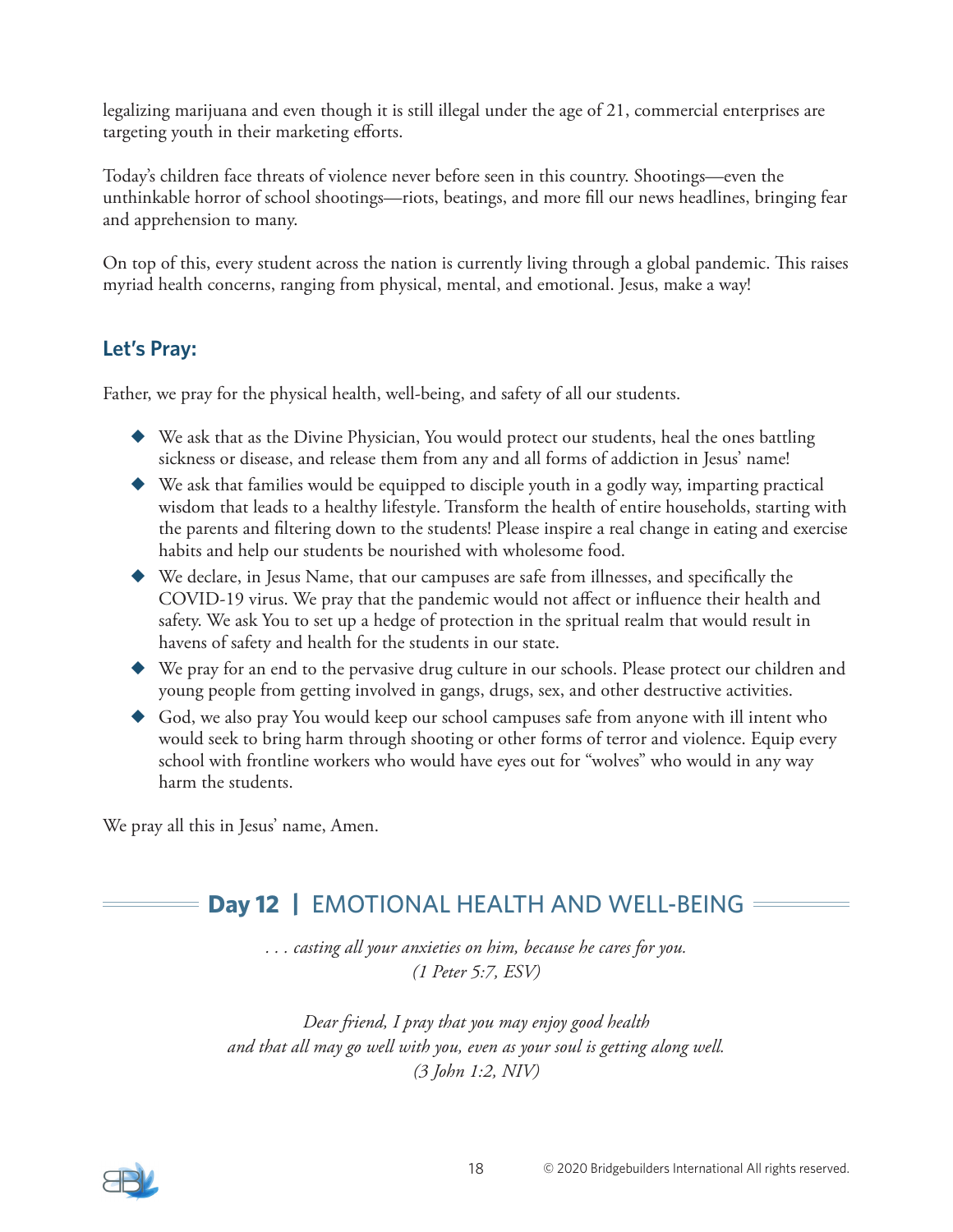Our students have already been in isolation for months leading into this school year. They've not seen their friends, and some have been with families who are less than functional or ideal in their lifestyles and relationships.

According to the National Institutes of Health, nearly one of three of all adolescents ages 13 to 18 will experience an anxiety disorder, and these numbers have been rising steadily. These statistics, combined with the rate of hospital admissions for suicidal teenagers also doubling over the past decade, are cause for grave concern.

While there are a number of factors that are likely contributing to student anxiety, three stand out as particularly noteworthy:

- 1. **A world that feels scary and threatening.** The news has been filled with non-stop threats of pandemic, death, race riots, terrorism, shootings, and the like. Our students from youngest to oldest have been exposed to widespread fear and threats like no other generation before them.
- 2. **The stress of their new normal**. Everything about school will be different this year. Their whole routine/structure has been disrupted. Everything they are used to that normally brings them comfort and stability at school will be affected. Social distancing. Masks. Going to school in shifts (possibly not with their friends). Little to no social and extra-curricular activities. In some places, no recess or lunch rooms. Their social interactions and ablity to move freely will likely be greatly restricted.
- 3. **The negative effects of social media.** Today's children and teens are connected constantly to social media and being bombarded by all kinds of negative messaging. The resulting anxiety has been undeniable. While it is a great way to communicate through distance, take attractive photos, and stay in touch with loved ones, its abuse is rampant. Platforms like Instagram, Facebook, and Snapchat are cesspools of abuse, bullying, comparison, provocation, and darkness. Studies show that social media does more harm than good—it's not good for anyone's mental or emotional health. It lowers self-esteem, encourages comparison, and paints an unrealistic picture of reality. It causes adolescents to feel that they are never enough and that they need to buy more, do more, or act differently in order to be accepted. This is a lie.

We must pray against all the ways social media tells our youth that they are not good enough. Our children must know their worth is unquestionable, despite the messages they are receiving from social media. We must pray against the ways these platforms have destroyed their selfesteem, and ask that God renews their mental and emotional well-being with His divine presence in their lives.

### **Let's Pray:**

Lord, we pray for the emotional and mental well-being of our students, knowing that every day they face pressures from others, as well as from what they see online, in the news, or on their smart phone.

◆ We ask that any messages that inspire fear or lower their self-esteem and their self-worth be replaced with Your unceasing acceptance of them and love for them. May they always know that their worth is unchanging! They are special, with an original design and plan for their life!

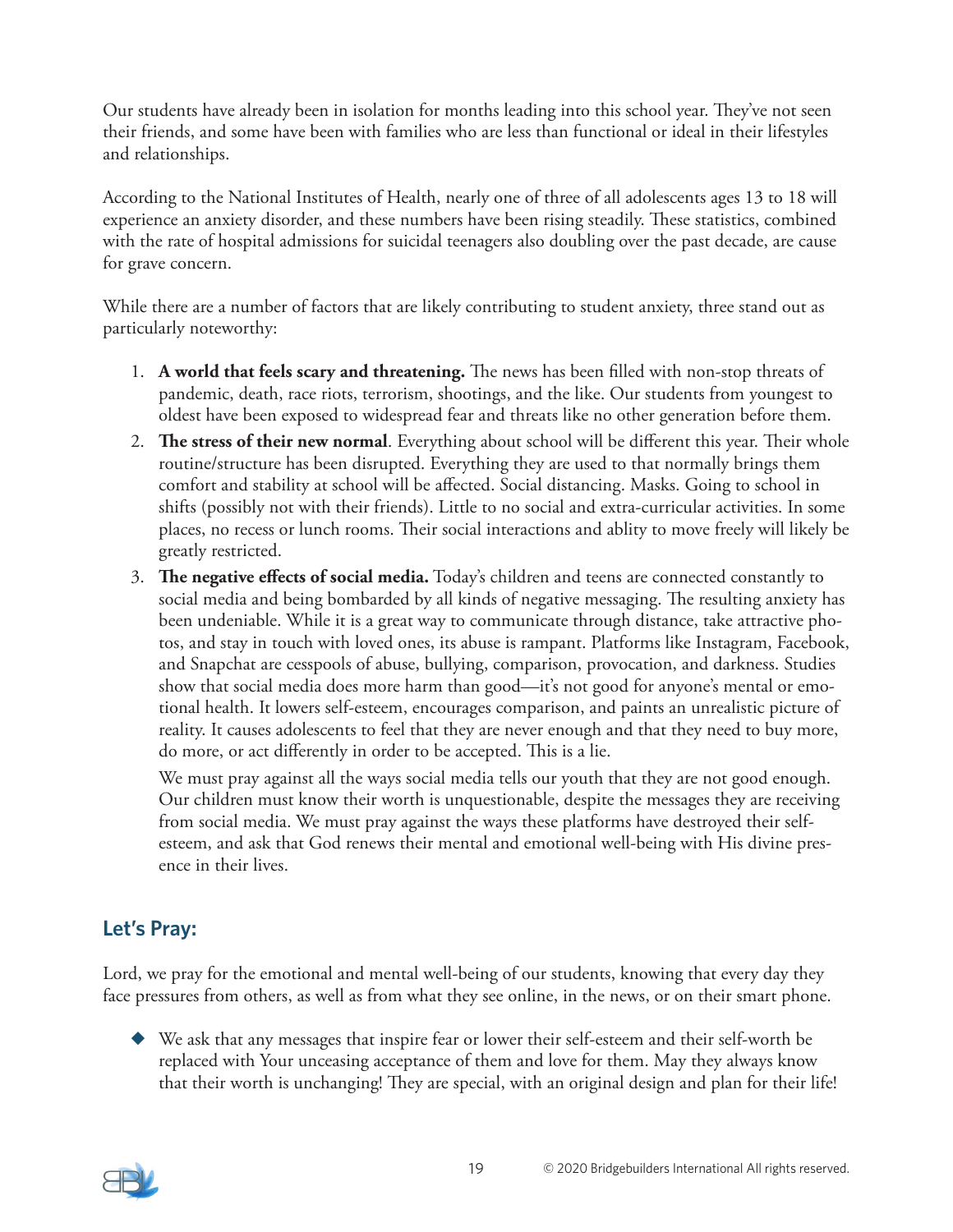- ◆ Give them peace and reassurance in the face of their new normal at school or home. Help them, and their teachers, to find new ways to interact, learn, and grow within the current safety guidelines. We break the power of fear and anxiety over them, in Jesus' name.
- ◆ We pray against all the ways social media can be a toxic weapon in the lives of our children and teens. We pray against the spirits of comparison, jealousy, and greed that have robbed them of their youth and innocence. We pray against the ways cyber bullying and mean-spirited online interactions have allowed fear, inadequacy, isolation, and rejection to fester.
- ◆ We declare in Jesus' name that the mental and emotional well-being of our students will not be defined by what others say about them, nor will it be defined by what they think of themselves! We declare contentment, confidence, self-love, generosity, kindness, and joy over the lives of today's youth. We ask that students would have the boldness to step away from social media when they know it is harmful, even when it is not the popular choice to do so.

In Jesus' name we pray, Amen.

## **Day 13 |** STUDENT RELATIONSHIPS

*Run as fast as you can from all the ambitions and lusts of youth; and chase after all that is pure. Whatever builds up your faith and deepens your love must become your holy pursuit. And live in peace with all those who worship our Lord Jesus with pure hearts. (2 Timothy 2:22, TPT)*

> *Love overlooks the mistakes of others, but dwelling on the failures of others devastates friendships. (Proverbs 17:9, TPT)*

> *Do not be misled: "Bad company corrupts good character." (1 Corinthians 15:33, NIV)*

School relationships can be among the most life-giving or the most damaging in a person's life. From romantic relationships to hierarchical "pecking orders" to racial dynamics and beyond, there is great opportunity for learning—and great opportunity for abuse.

The kinds of friends a person chooses in school can set the course for the rest of their life. It is said that a person actually becomes like the three to five people they spend the most time with. Choosing friend groups is a huge part of what will make or break student success and relationships.

Because teachers and support staff cannot be everywhere and monitor everyone, students are often on their own to navigate these areas of socializing in schools. We can ask God to protect students from damaging relationships. We can pray for their minds to be open to God's truths about friendship, love,

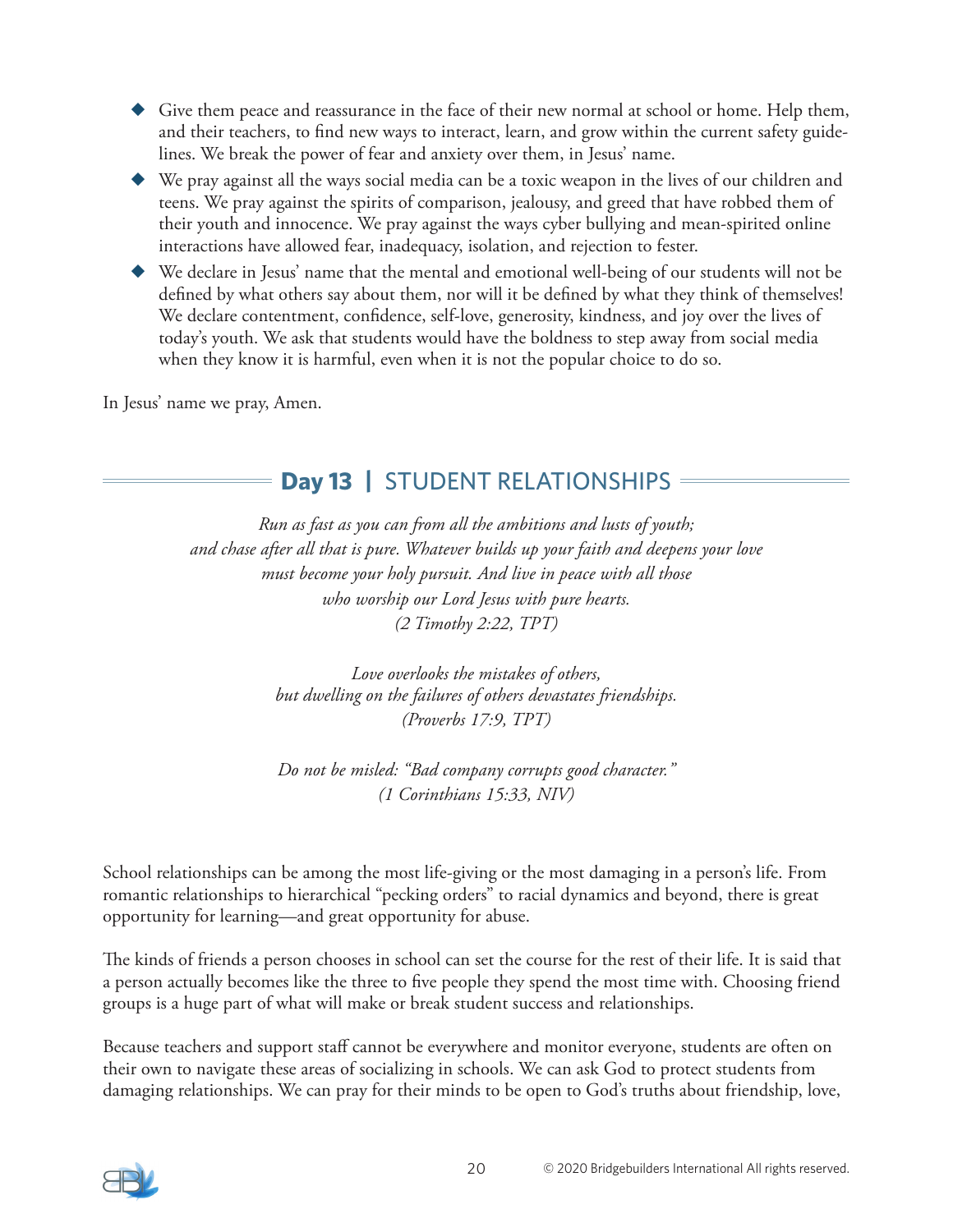and marriage, and the value of every human life. We can pray they learn to seek understanding and unity with others who may be different from us, for whatever reason.

To the extent that teachers and curricula are involved in shaping young people's minds about sex, marriage, relationships, racial equality, and other topics like these, we can pray that there would be alignment with God's heart and mind. As young adults are experimenting with new ideas, values, and behaviors, we can pray they will be turned away from relationships and interactions that are damaging and hurtful to themselves and others—and choose God's path of purity, love, compassion, and unity.

### **Let's Pray:**

Lord, we lift up our students of all ages to you, asking for Your help, guidance, protection, discernment, and grace as they navigate the sometimes precarious minefield of human relationships.

- ◆ We pray against the sexualization of our children and the constant messaging from media that they need a romantic relationship to feel accepted. We pray against sexual harassment and every form of sexual innuendo, immorality, and abuse in our schools.
- ◆ We pray Your Spirit would lead our children into choosing positive, healthy relationships in friendship and dating. We pray they will have an inclusive mentality that refuses to shut out those who may be different from them, and that honors everyone from all races and walks of life.
- ◆ We pray for a spirit of inclusiveness that would help our children respect, honor, and accept all people based on the fact that we are all Your children, no matter where we come from, what we look like, or any other factor. You love us all unconditionally; help our children to experience and extend that love to one another.
- ◆ We pray against the vindictive behavior of bullying. We pray that there would be a change in the culture that feeds this maliciousness. **As part of that culture change, we ask that You would make Your people shine!** Let Christians be known as courageous student champions who defend victims and can bring healing and peace into a situation. Help them to be inclusive with one another, so no one feels "left out." We pray for those who feel alone; help them to find healthy relationships and feel a part of a company of friends.
- ◆ We also ask that You would defend Christian students and teachers from those who would seek to bully, intimidate, or silence them. We ask that You would raise up many who are not ashamed of the gospel and who will exercise their rights to freedom of speech and freedom of religion with boldness and graciousness.
- ◆ Raise up strong and godly leadership among Christian groups and campus clubs, we pray, and help them minister effectively to those around them. As the gospel advances on campuses, may the culture shift to one of love, respect, joy, and peace among all students.

Amen.

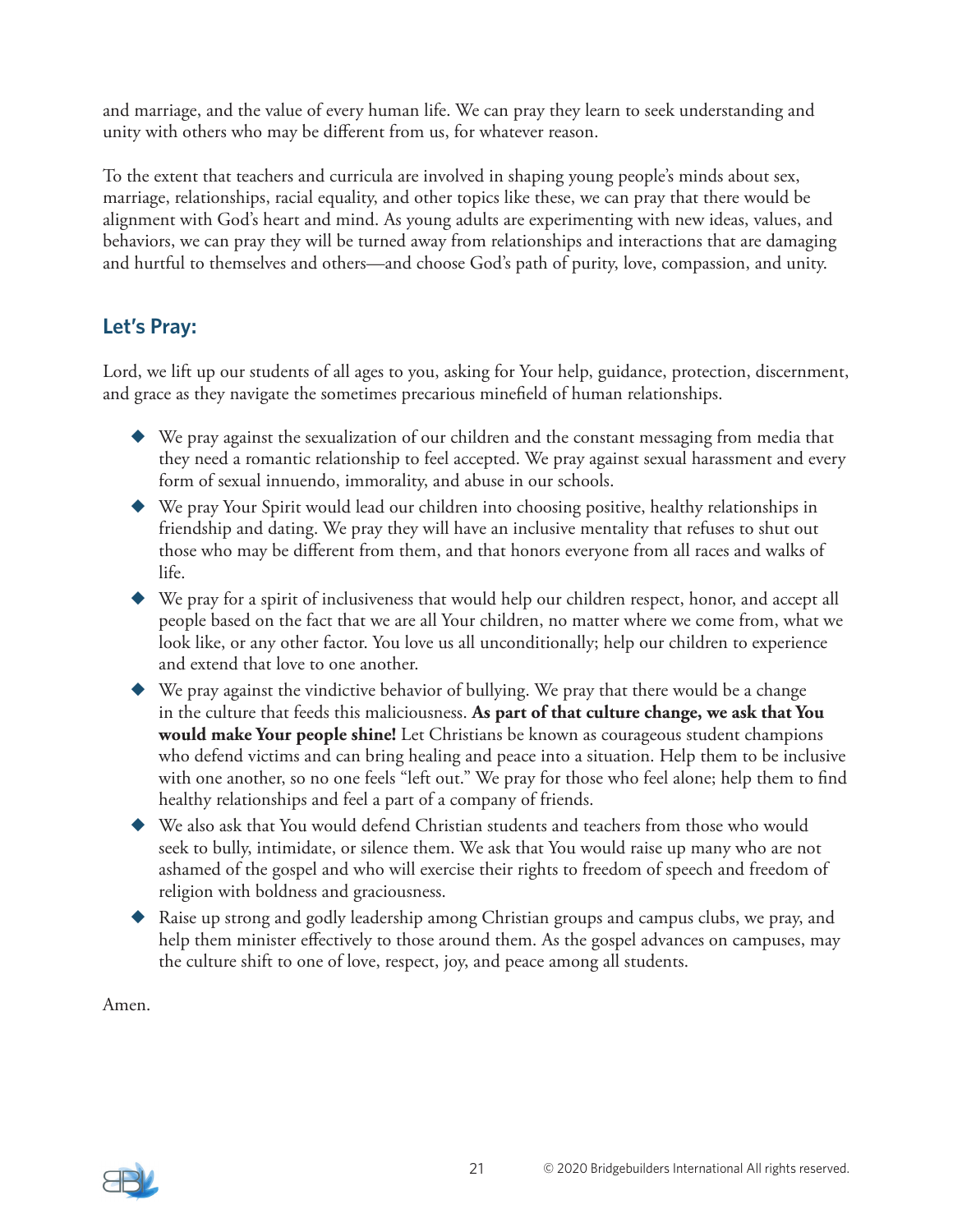## **Day 14 |** OVERCOMING ADVERSITY

*Say no to wrong. Learn to do good. Work for justice. Help the down-and-out. Stand up for the homeless. Go to bat for the defenseless. (Isaiah 1:17, MSG)*

*God can pour on the blessings in astonishing ways so that you're ready for anything and everything, more than just ready to do what needs to be done. (2 Corinthians 9:8, MSG)*

*"Vision is the #1 predictor of success in school. It's much more predictive than test scores." -John Huppenthal, former Arizona Superintendent of Public Instruction*

Many schools are overwhelmed with helping students who lag behind and require a tremendous amount of help due to their home circustances, such as lack of parental presence or support, or poverty. They may be immigrants or refugees from different parts of the world. Many of these students have never been in a school and are illiterate even in their own languages. Teachers face an enormous challenge in trying to include and educate children from such a variation of educational backgrounds and families of origin.

Across the nation, there are schools facing these issues. We know that obstacles such as poverty, lack of access to transportation, addiction and substance abuse within the home, broken families, depression and other mental illness, generational curses, familial expectations and norms, undiagnosed learning disabilities, racial inequality, homelessness and more, can all be mitigating factors in the academic success of any student. However, God, through His supernatural power, can make a way!

### **Let's Pray:**

Father, Your Word tells us that without a vision people perish (Proverbs 29:18).

- ◆ Lord, we pray for VISION for administrators, principals, teachers, parents and students! Give them Your vision of what their schools can become and stir their faith and hope to action. Let them see that NOTHING is impossible with God, no matter how bad the situation!
- ◆ Father of Light, we ask You to plant a vision within our students to see academic success as a real possibility in their lives. Give them a vision to overcome the challenges they live with.
- ◆ We pray for mentors and tutors to come alongside each one who is struggling and give them the educational support and vital encouragement needed to finish their schooling.
- ◆ Please open the windows of heaven over our struggling schools: for finances and good staff, that they would receive a blessing they can't contain! Lord, we ask that You would be glorified when their needs are supernaturally met.

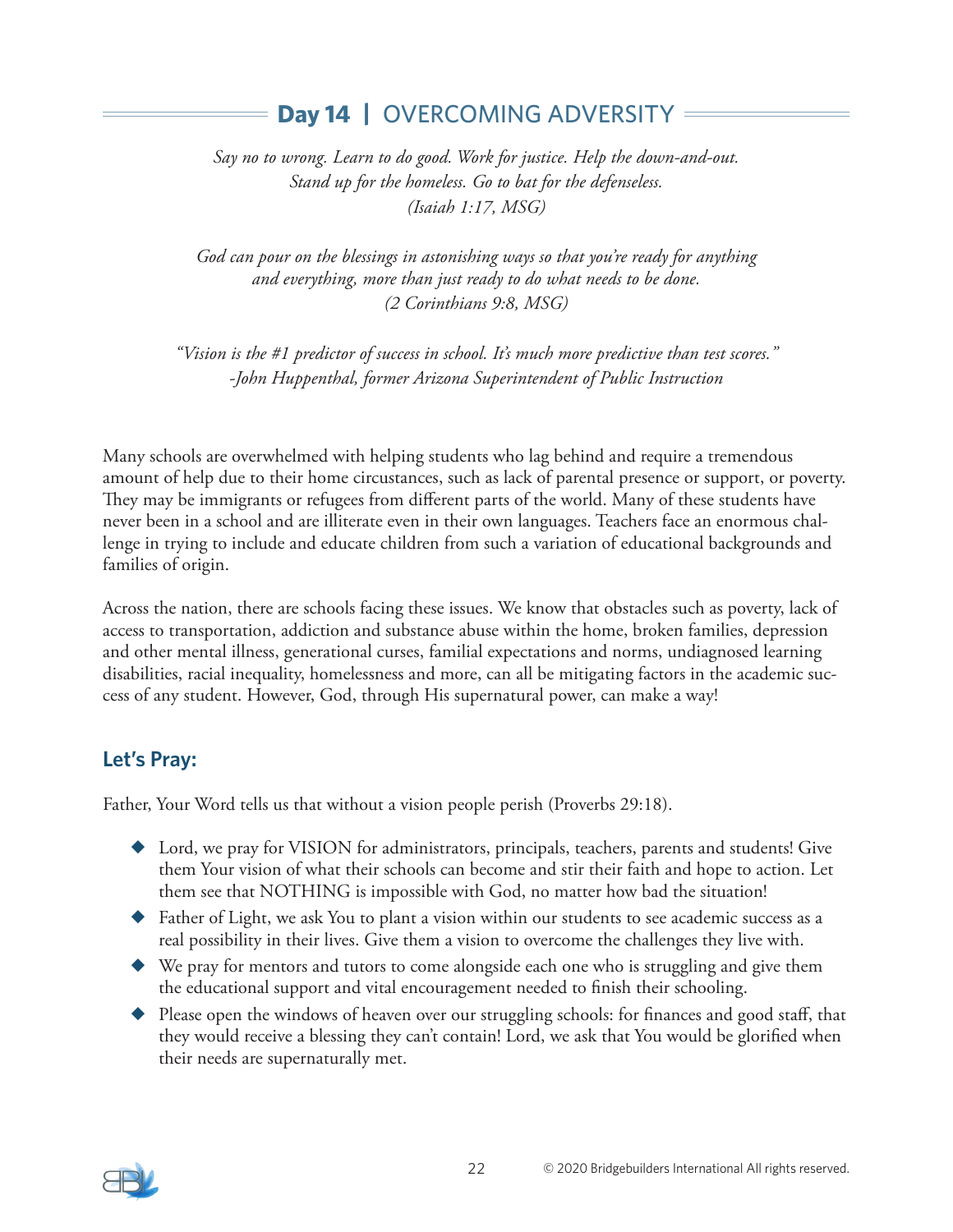- ◆ Help our students who are struggling—whether with learning disabilities or with troubled families or anything else that would hinder them. We pray that You would restore their confidence and motivation, that failures and setbacks would not discourage them. And we ask that You would release the specialized teachers these students need.
- ◆ Encourage all who feel like giving up to press through to victory, we pray, in Jesus' name.

Amen.

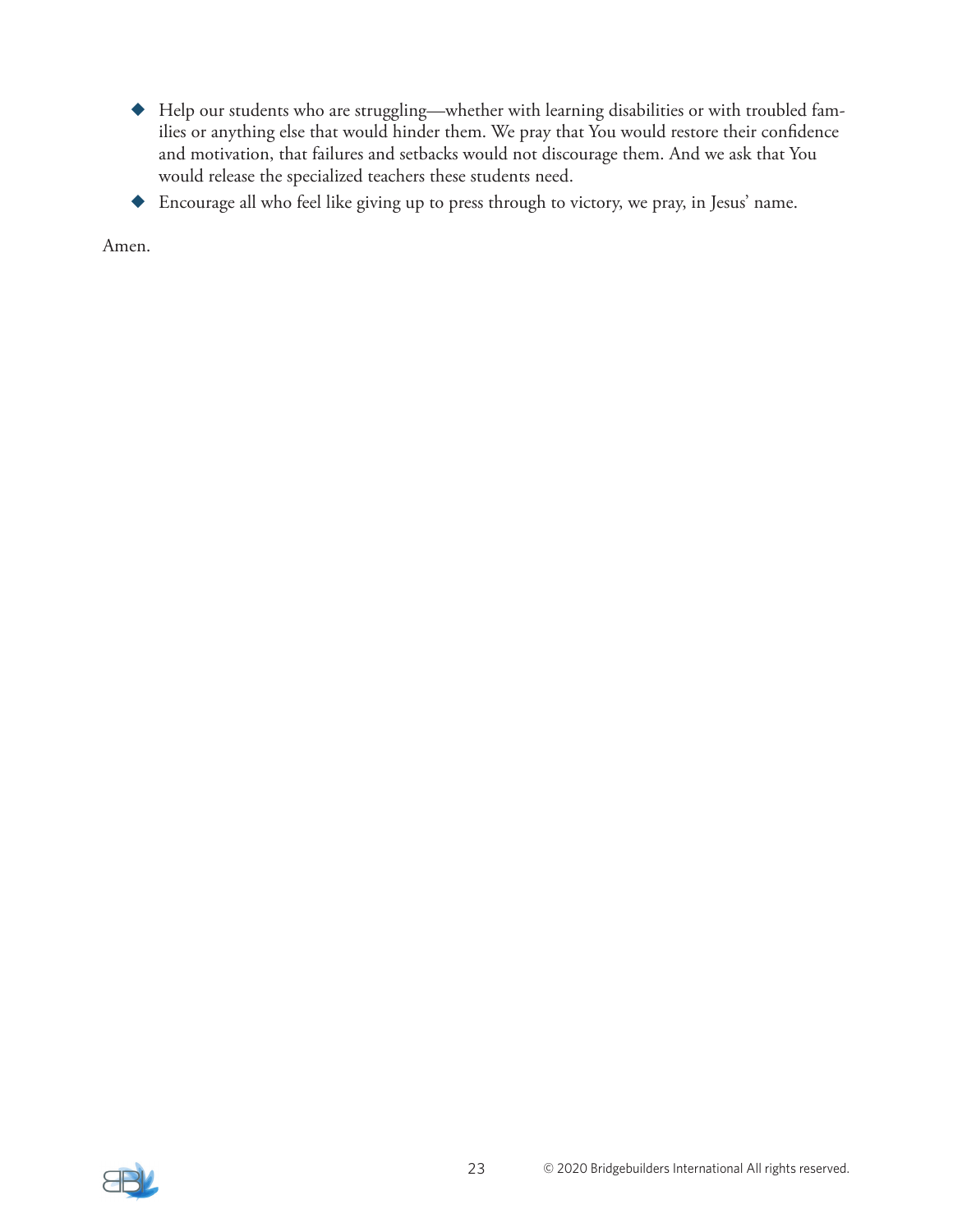# **WEEK 3: STUDENT SUPPORT SYSTEMS**

Families, Teachers, Mentors, Administrators

## **Day 15 |** PARENTS AND HOME LIFE

*He will turn the hearts of the parents to their children, and the hearts of the children to their parents; or else I will come and strike the land with total destruction. (Malachi 4:6, NIV)*

> *Fathers, do not exasperate your children; instead, bring them up in the training and instruction of the Lord. (Ephesians 6:4, NIV)*

Families are the cornerstone of our society, and the frontline support system for students. Where this support system is strong, our children thrive. Where it is weak, they struggle. Unfortunately, many families in Arizona are under immense pressure:\*

- ◆ Families living in poverty: 379,000 or 19%
- ◆ Children living in single-parent families: 580,000 or 28%
- ◆ Children whose parents lack secure employment: 506,000 or 28%
- ◆ Homes where teens are not in school and not working: 34,000 or 7%

This year, we can add to the above challenges and tensions all the uncertainty and logistical problems accompanying the COVID-19 pandemic. Many parents are out of work. Those whose jobs are intact may have nowhere for their children to go if school is not in session. They may be unable to assist their children with online school for various reasons.

Parents need our prayers more than ever!

### **Let's Pray:**

Father, we thank you for what You are doing in the families of Arizona.

<sup>\*</sup>If you are not located in Arizona, consider looking up the statistics in your state (these should be readily available via Google or other search engine). You can find these measures for child well-being here. The statistics listed here are for the State of Arizona. The Annie E. Casey Foundation, 2018 Kids Profile (http://www.aecf.org/m/ databook/2018KC\_profiles\_AZ\_pdf.)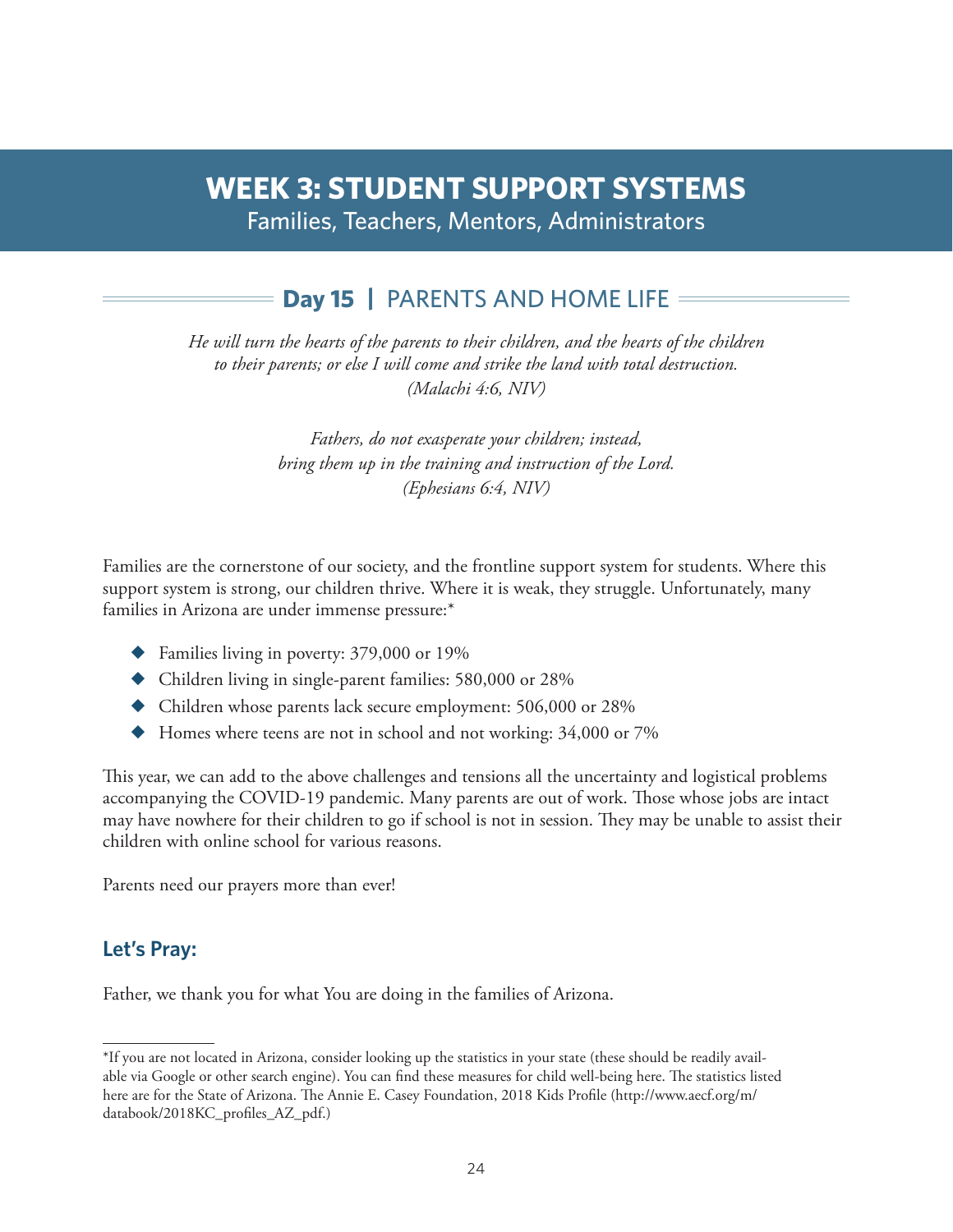- We bring before You every family struggling and in pain, whether from divorce, poverty, unemployment, drug or alcohol abuse, or domestic violence. Bring healing, comfort, and provision for these broken homes. We also pray for a dramatic transformation of the economy in Arizona, according to Your prophetic promises!
- ◆ We ask You to bring stability, provision, and peace to families navigating the effects of this coronavirus. Help parents make wise decisions for how their family should deal with the disruptions. Let them not lose heart or hope, or take out their frustrations on their children.
- ◆ We lift up to You students who are homeless and are staying at shelters, on the street, or living in cars. Your Father's heart is for the destitute and vulnerable, and we ask that You would help these students and their families in powerful ways as only You can.
- ◆ According to Your Word in Malachi 4:6, we cry out that the hearts of the fathers be turned to their children and the hearts of the children be turned to their fathers. We pray for those parents who simply lack the motivation, sense of responsibility, or the parenting skills to raise their children well. Break off apathy or helplessness and show them where they can find help. Please bring good parenting role models into the lives of young parents or teen moms who may not have had them while growing up.
- ◆ Raise up effective spiritual fathers and mothers, we pray! Please turn the tide of young people leaving the Church. Bring another Great Awakening to the youth and families of Arizona.

We pray, in Jesus' name—Amen!

## **Day 16 | TEACHERS =**

*Not many of you should become teachers, my fellow believers, because you know that we who teach will be judged more strictly. (James 3:1, NIV)*

*A servant of the Lord must not quarrel but must be kind to everyone, be able to teach, and be patient with difficult people. (2 Timothy 2:24, NLT)*

The quality of the teacher has a HUGE impact on how much students learn. Good teachers have an extraordinarily powerful impact on the future lives of their students. Similarly, there can be lasting damage that poor teachers can inflict on the lives of their students.

Furthermore, students who get the best teachers learn a lot—and students who get the worst teachers fall behind. This study found that teachers matter most in producing educational results: more than class size, the curriculum, or the amount of money spent per student.

This year, as many classrooms may be online, some teachers are concerned they won't be able to adequately show love to their students, many of whom desperately need the encouragement they find at

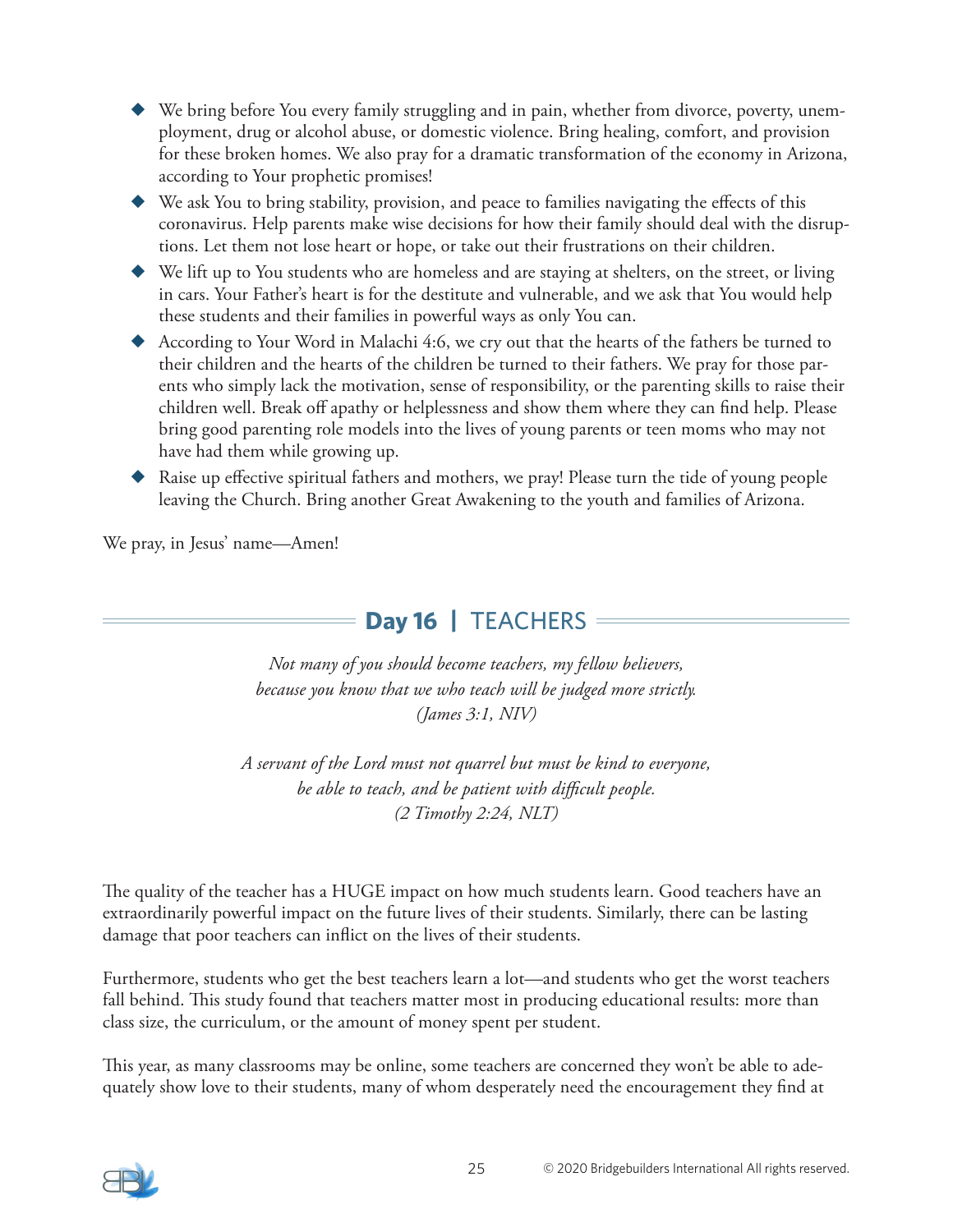school. Other teachers fear the virus and are afraid of taking it home to their families. A large number of teachers already feel overworked and underpaid and, not thinking it's worth it, some are breaking their teaching contracts for 2020-21.

We don't want to lose our valued teachers! They need our support, encouragement, and prayers more than ever!

NOTE: If you know teachers, please pray for them by name.

### **Let's Pray:**

- ◆ Lord, we are deeply grateful for the school teachers of Arizona! Thank You for their willingness to serve the next generation and for the personal sacrifice so many make as they go above and beyond the call of duty on behalf of their students.
- ◆ We bless our teachers in the name of the Lord and ask for health and Your abundant blessing on their families, and most of all that they would know and serve You. Keep our teachers safe and keep them healthy.
- $\blacklozenge$  Please streamline the workload of our teachers, especially as they navigate teaching during a global pandemic. Help them find an effective and efficient balance between in-person and distance teaching, if it is asked of them. Help them prioritize what is most important, and remove bureaucratic barriers that may prevent them from teaching at their best.
- ◆ We declare that our teachers are loved and appreciated. They are not taken for granted. They are on our front lines as they teach our youth during these unprecedented times. Hold them close as they navigate this uncharted territory.
- ◆ We pray for any teacher who is exhausted from the day-to-day job stress and has lost vision and enthusiasm. Fulfill Your Word, that You "fully satisfy the needs of those who are weary and fully refresh the souls of those who are faint" (Jeremiah 31:25). We ask that You would refresh and encourage those teachers who may be so discouraged that they are on the verge of leaving.
- ◆ Holy Spirit, You are the ultimate Teacher, and we invite You into our classrooms and online learning experiences to lead students and teachers alike "into all truth." Father, we pray for every teacher with a true calling from You to be an educator. We cry out for a fresh anointing for our teachers—that they would be supernaturally empowered to achieve results far beyond their natural skills!

In Jesus' name, Amen.

## **Day 17 |** SUPPORT STAFF

*And do not forget to do good and to share with others, for with such sacrifices God is pleased. (Hebrews 13:16, NIV)*

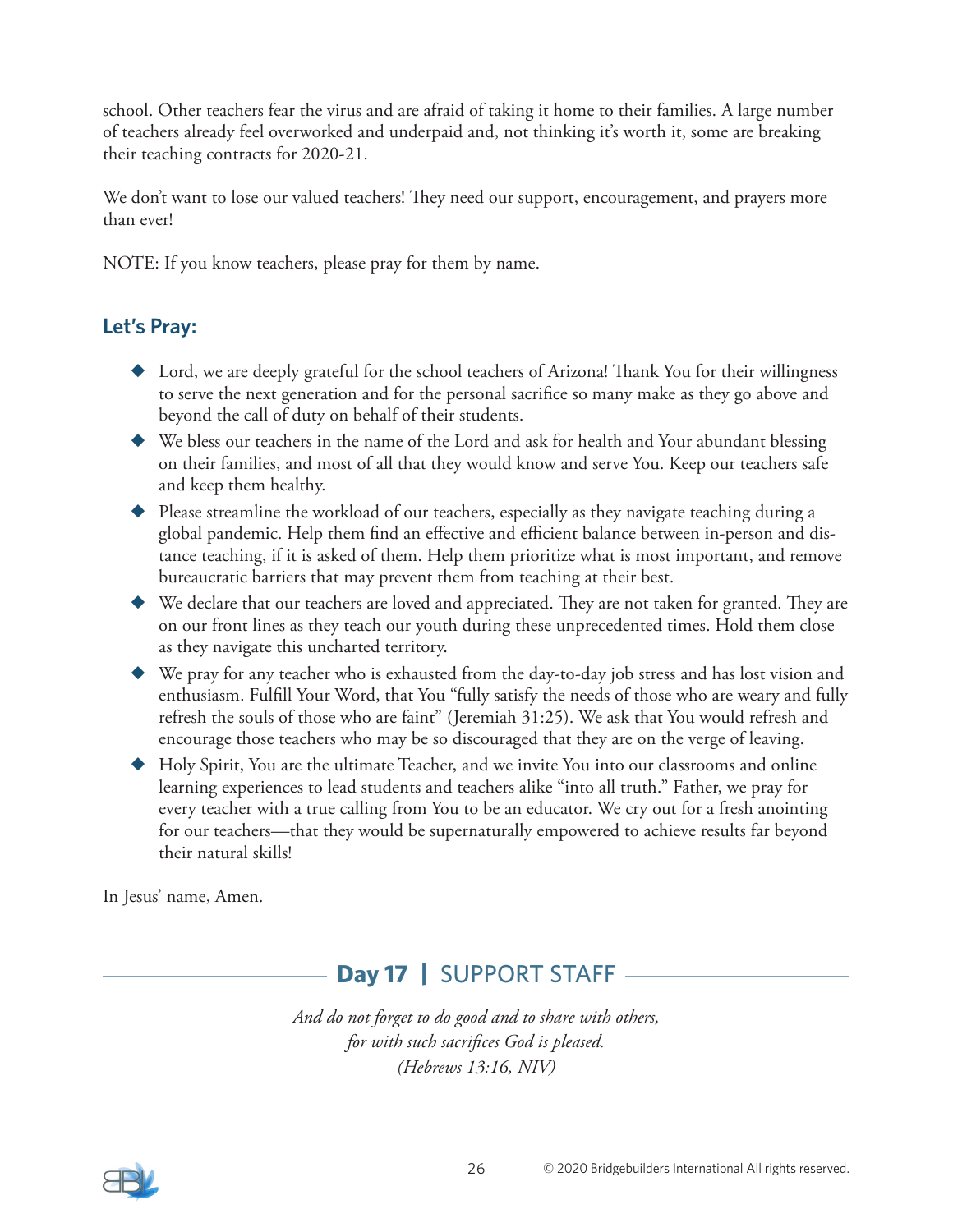*In the same way, let your light shine before others, that they may see your good deeds and glorify your Father in heaven." (Matthew 5:16, NIV)*

Our school systems rely heavily on a vast army of crucial workers who make life and education happen for our children. These include para-educators and classroom assistants, librarians, counselors, tutors and specialists, school nurses, lunchroom and kitchen staff, school bus drivers, playground monitors, crossing and security staff, custodial staff, office workers, and more. When these positions are not wellfunded, well-appreciated, and filled with the highest quality of personnel, our children and their education suffer in many ways. These people fill vital roles in our schools and in our students' lives!

### **Let's Pray:**

- ◆ Thank You, Lord, for this army of vital workers that often goes unnoticed and unappreciated in the roles they play. These people are the glue that holds together our schools. We pray they would experience Your pleasure and blessing on their sacrifices and their investment in the lives of students.
- ◆ Please provide the funding that is needed for their programs; so many of them are the first to be "cut" when there are budget shortfalls. We pray against any lies of inferiority or rejection the enemy would try to plant in their minds about the significance of their role in education and building young lives.
- ◆ Please protect them in every way: financially, physically, their health, their emotional wellbeing, their relationships . . . may they be governed by integrity and honor and kindness in all their interactions with students and one another.
- For all the vital qualities and programs they contribute, we pray You would use them to bring wisdom, guidance, creativity, safety, nutrition, health, and order.
- $\blacklozenge$  Help them to always treat the students with dignity, respect, and compassion. We pray that they will experience huge satisfaction and significance in their jobs, and we ask You to use them in a mighty and powerful way in the lives of the students they serve.

In Jesus' name we pray, Amen.

## **Day 18 |** PRINCIPALS AND ADMINISTRATORS

*First of all, then, I urge that supplications, prayers, intercessions, and thanksgivings be made for all people, for kings and all who are in high positions, that we may lead a peaceful and quiet life, godly and dignified in every way. (1 Timothy 2:1-2, ESV)*

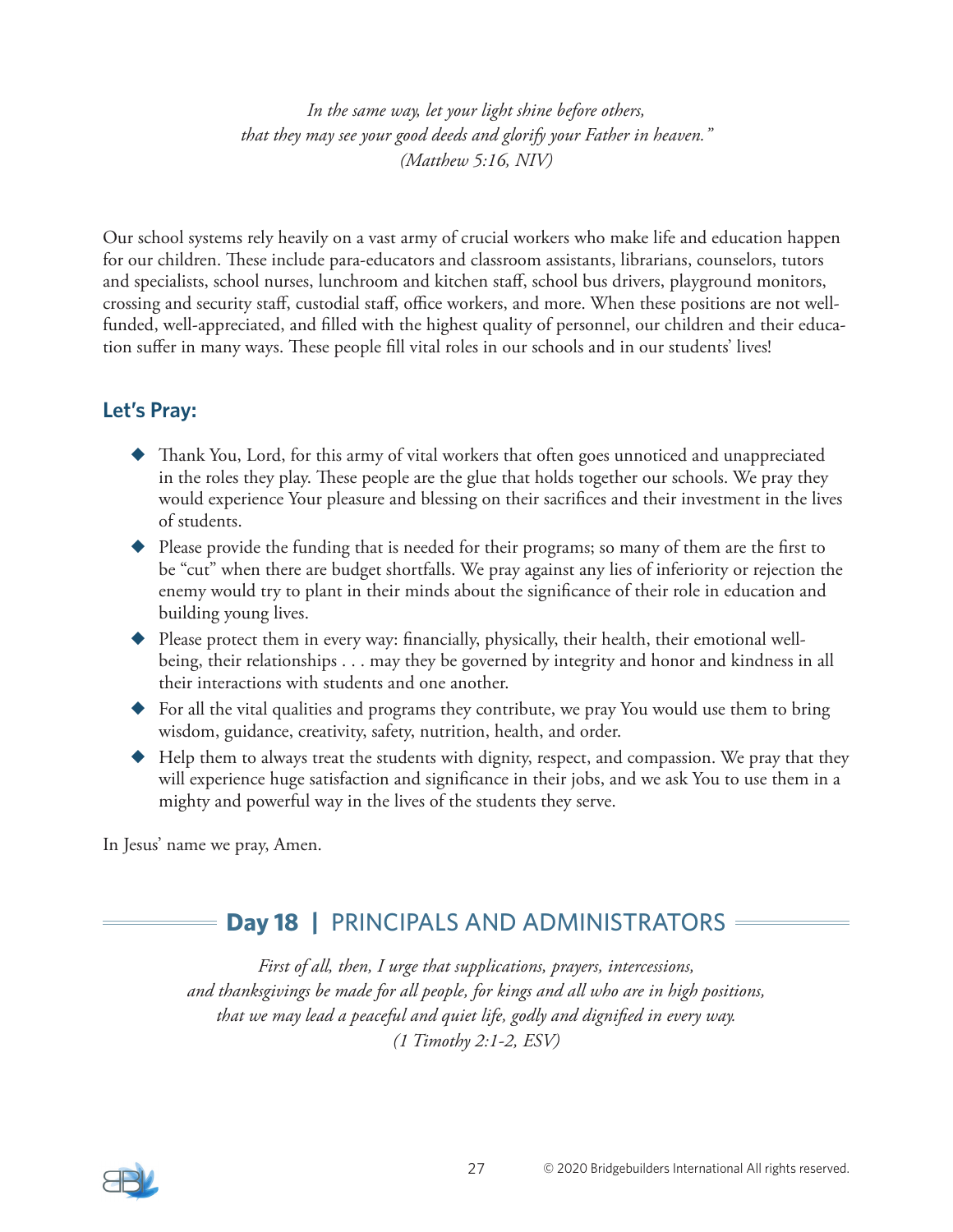*The wisdom that comes from God is first utterly pure, then peace-loving, gentle, approachable, full of tolerant thoughts and kindly actions, with no breath of favoritism or hint of hypocrisy. And the wise are peace-makers who go on quietly sowing for a harvest of righteousness—in other people and in themselves. (James 3:17-18, PHILLIPS)*

Principals and administrators play a huge role. Their leadership sets the pace and priorities for schools. At the same time, many principals and vice principals are dealing with discipline issues with students, personnel issues with faculty and staff, and policy issues with the school district. School administrators "wear a lot of hats" in our schools.

School district officials and administrators also play a key role, functioning as the bridge between state legislators and the communities they serve, making curricular choices, establishing and enforcing boundaries, setting policy, including regulating sports and extra-curricular policies, and other important decision-making responsibilities.

### **Let's Pray:**

Father, as taxpayers, voters, and parents we bring before You our Arizona educational system.

- ◆ We pray for those in authority over our schools, including principals, administrators, and education officials at every level. We pray for the Arizona Department of Education, the State Board of Education, and County Education Agencies, and ask that You would bless all who work there.
- ◆ May Your wisdom direct them and may a fresh wind of Your Spirit blow into our state educational system at the highest levels! Where there is turmoil, we pray for peacemakers who can bring a fair and righteous outcome in a spirit of humility.
- ◆ We pray for the Arizona State Superintendent, Kathy Hoffman. We ask for the wisdom that is from above to be given to her: favor, strategy, and the ability to bring about consensus, cooperation, and reconciliation at the highest levels in our state.
- ◆ We pray for district superintendents and school principals across Arizona. Help them in their day-to-day responsibilities; let them function in a spirit of peace and bring peace and order into situations. Expand their leadership and executive abilities, we pray, and help them to implement innovative solutions to bring unity and productivity to their schools.
- ◆ We pray for positive and happy work environments and for healthy, professional regard and respect among all faculty, administration, and staff.
- ◆ We stand in faith and boldly declare that our state will embrace biblical values and operate on the principles of our constitution and protect the rights of the weak and the "least of these," and that our rights of freedom of speech and freedom of religion will be upheld and protected in our classrooms and school districts this year.

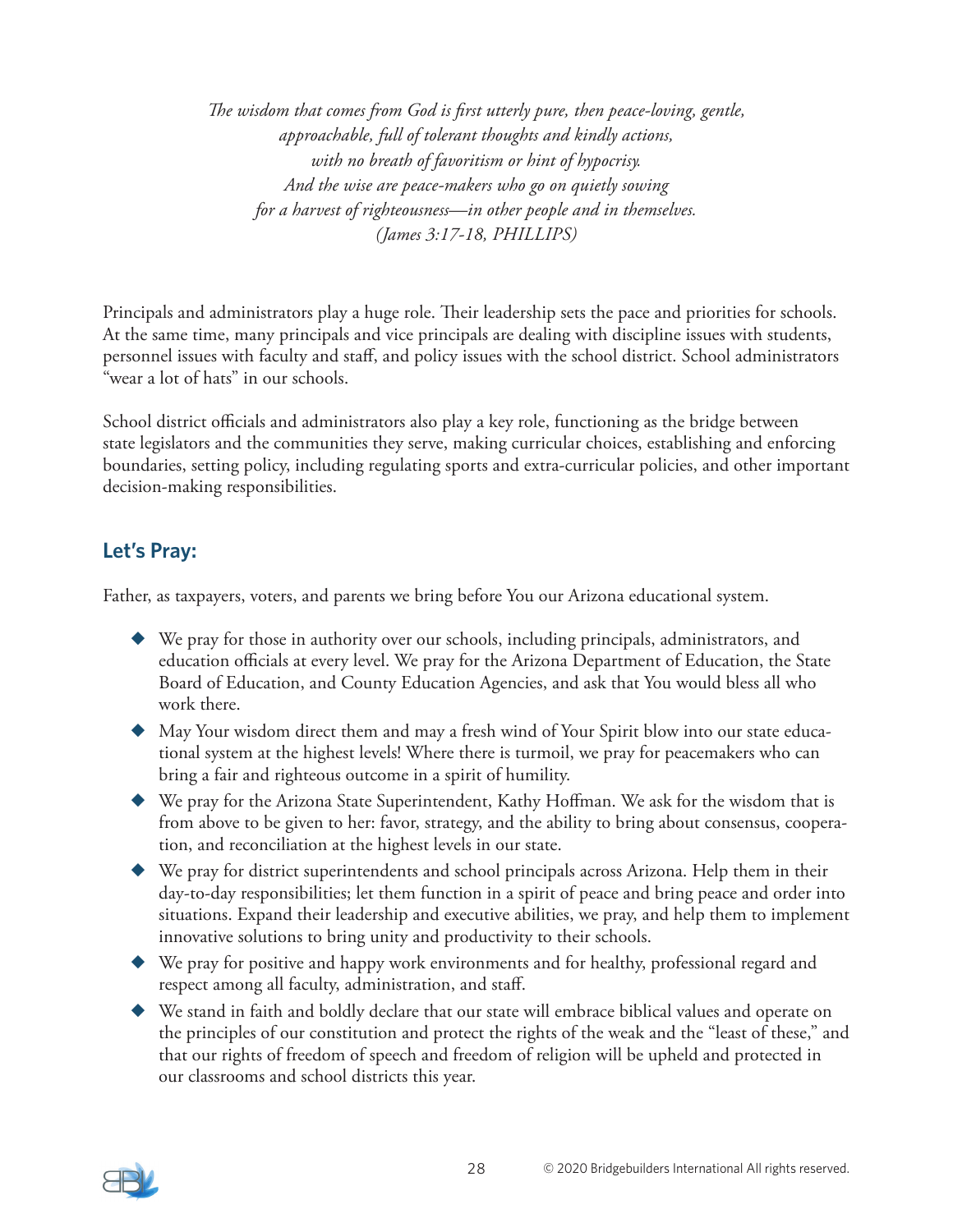- ◆ We declare that Arizona staff and faculty will not be antagonistic toward any Christian students or teachers and their values, but that You would change the hearts and minds of those who are offended by the gospel; transform hostility into sincere inquiry and dialog.
- ◆ May the hearts of all in leadership always put the good of our students first.

In Jesus' name, Amen.

## **Day 19 |** SCHOOL BOARDS AND COMMUNITY SUPPORT

*Let your light shine before men in such a way that they may see your good works, and glorify your Father who is in heaven. (Matthew 5:16, NASB)*

*I showed you that by this kind of hard work we must help the weak, remembering the words the Lord Jesus himself said: "It is more blessed to give than to receive." (Acts 20:35, NIV)*

*Is not this the kind of fasting I have chosen . . . to share your food with the hungry and to provide the poor wanderer with shelter—when you see the naked, to clothe them, and not to turn away from your own flesh and blood? (Isaiah 58:6-7, NIV)*

Studies show that local school boards play a critical role in the success of their district's schools. They have tremendous authority to make decisions at a local level including:

- 1. Strategic planning for their community's goals, setting goals, and establishing policies
- 2. Approving curricular materials
- 3. Being accountable to the community to make sure schools are well run
- 4. Hiring and evaluating the district superintendent
- 5. Overseeing the budget, salaries for employees, and approving purchases

The role of school board members is one of the most important and influential in our community. School boards not only have a lasting impact on local education, they are typically the first step for anyone seeking higher public office as a mayor, state representative, or congressman.

School boards are the launching pad for many political careers. If more Christian citizens were involved in their local school boards, it would not only be a blessing to our schools, but would also produce a strong pool of Christian candidates who would go on to win other local and state races. Think about the ways this could impact our communities, our states, and beyond!

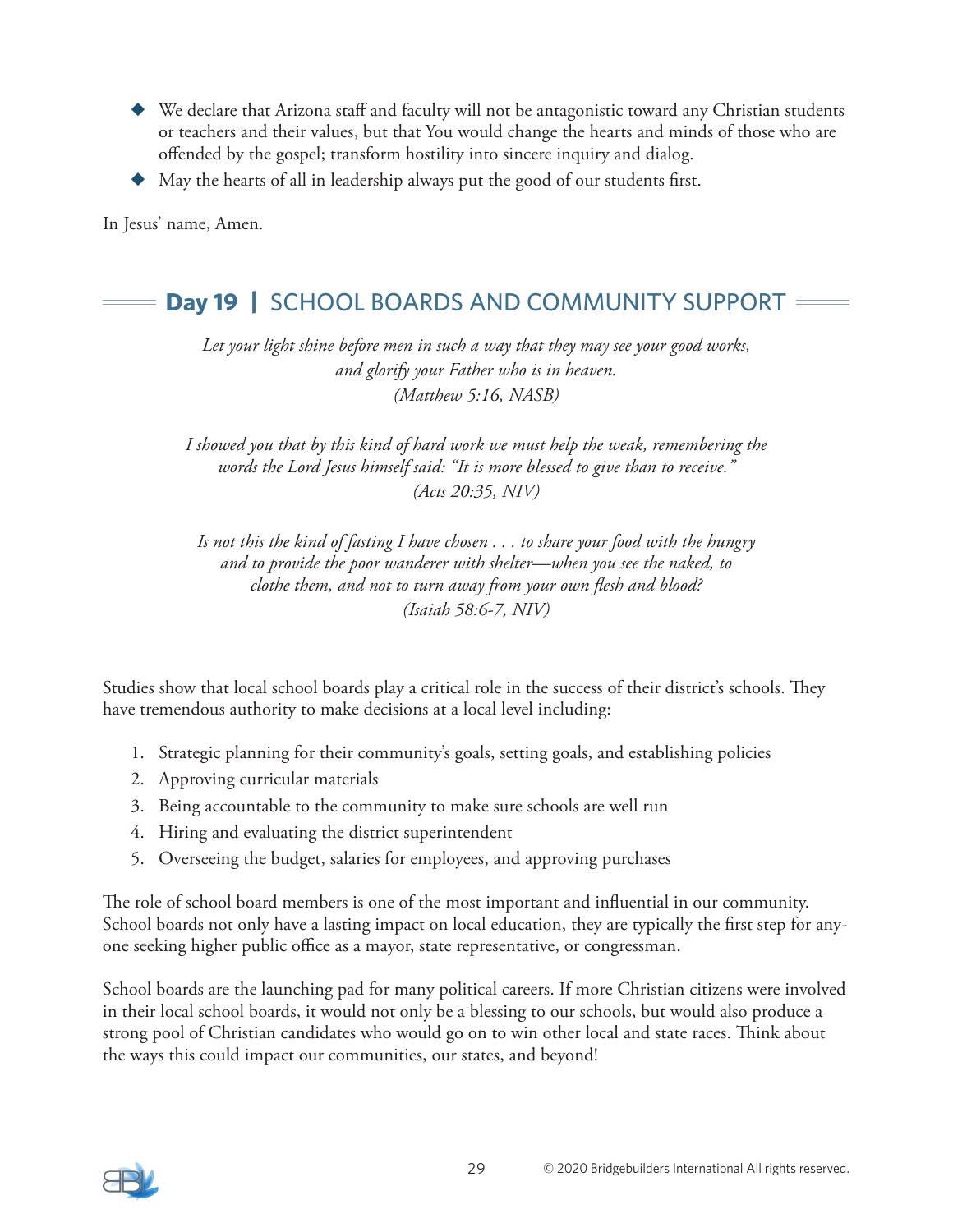(Of course, this highlights the importance of Christians being informed and VOTING in these critical elections! If just 10 percent more citizens with biblical values came out to vote, it would tip an election. In one case study in Austin, TX, for example, only 2.5 percent of registered voters showed up to the polls for one school board election! The study went on to say*, "Voters often do not know their elected school board member's name or responsibilities . . .")*

Even if you are not a board member, as a concerned parent, property taxpayer, and a prayerful watchman, you can still attend school board meetings in your local area, get to know your board members, pray for them, and share your encouragement, ideas, or concerns.

### **Let's Pray:**

Heavenly Father, we lift up our communities and pray for them to be valuable sources of support for our schools.

- ◆ For our local school boards, we pray that Your plans and purposes for each district and school would be reflected in their long-term strategic planning, and we invite Your Spirit to be present in every school board meeting across our state.
- ◆ Lord, we pray for Your answers to the obstacles that often confront our school boards: the lack of unified vision, little urgency to implement needed reforms, resistance to change, frequent member turnover making it difficult to follow through on long-term strategies, financial shortfalls, community apathy, disunity, and a lack of stable leadership.
- ◆ We pray that You would bring order, peace, and clarity in these situations and that You would raise up those gifted leaders who would champion the education of the next generation.
- ◆ Lord, impart vision to the business community and to the elected representatives of the community as they partner with their districts. We pray that local businesses would be moved to donate and support long-term programs in struggling schools.
- ◆ We pray for abundant funding to be released over Arizona schools and for the prospering of students and teachers.
- ◆ We ask for a new level of generosity and faith as churches and local organizations step up to provide food, clothing, and supplies for students. Give these organizations creative wisdom and strategies as they approach schools and distribute the resources that You are providing.
- ◆ Send godly volunteers, mentors, tutors, and coaches to come alongside students, teachers, and their families. We pray that more churches would be led to partner with schools, becoming a financial support and a spiritual covering over the teachers and students.
- ◆ Raise up Your Church to partner with local schools in caring for the needs of every student and their families. We declare that Your Church will shine brightly and glorify God in our schools through unprecedented acts of love, service, and kindness, in Jesus' name!

Amen.

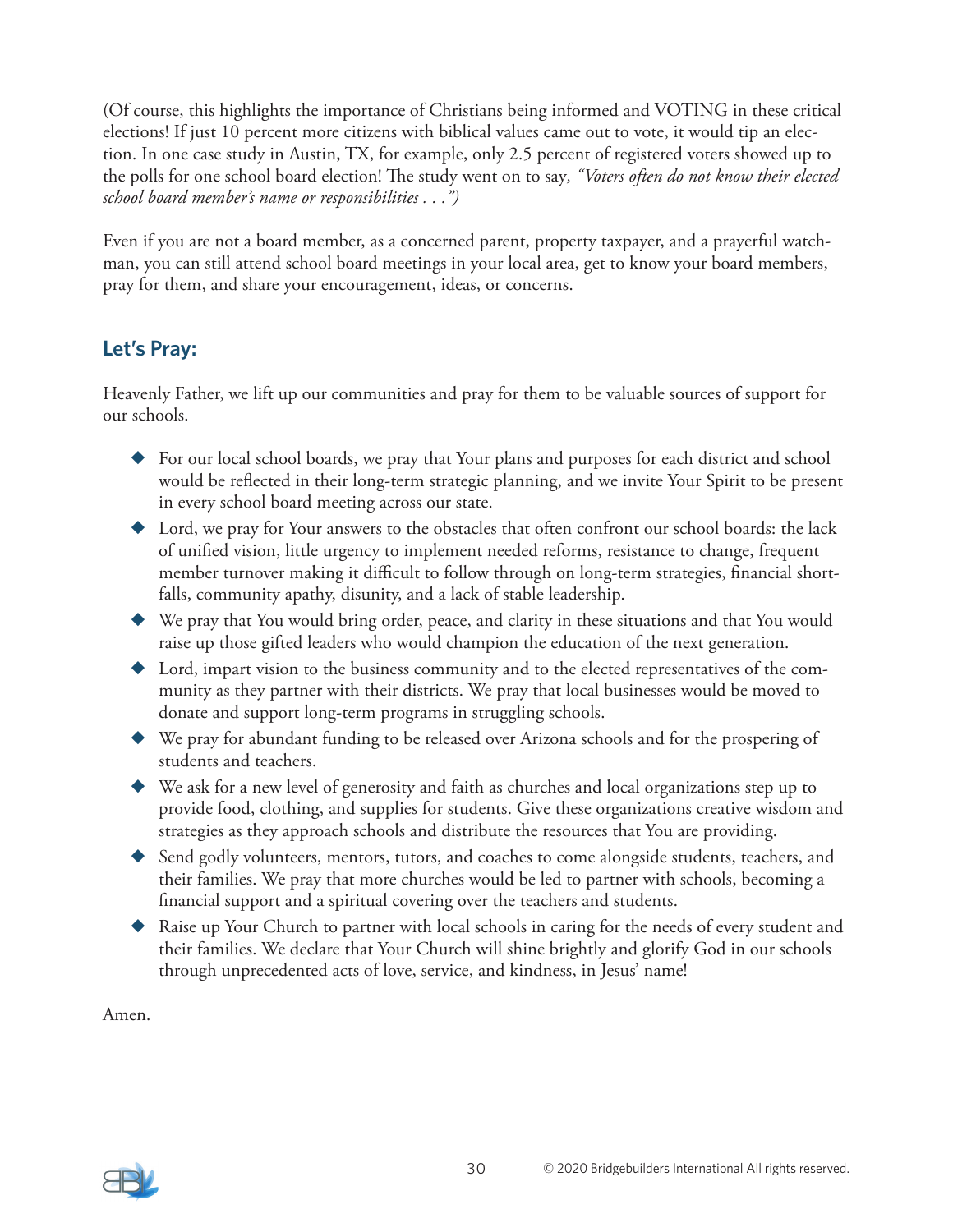## **Day 20 |** THE CHURCH

*Then he said to his disciples, "The harvest is plentiful, but the laborers are few; therefore, pray earnestly to the Lord of the harvest to send out laborers into His harvest." (Matthew 9:37-38, ESV)*

*"And now, Lord, take note of their threats, and grant that Your bondservants may speak Your word with all confidence, while You extend Your hand to heal, and signs and wonders take place through the name of Your holy servant Jesus." And when they had prayed, the place where they had gathered together was shaken, and they were all filled with the Holy Spirit and began to speak the word of God with boldness. (Acts 4:29-31, NASB)*

Many churches and Christian ministries have found that reaching out to their local schools is an important way to serve children and their families and reach them for Christ, as well as to strengthen ties with their communities. Prayer is a huge and vital step to that engagement. There are also myriad ways that believers can support and invest in schools and help build God's Kingdom there.

You can get to know your public school officials and teachers by name. Thank them and express appreciation for the hard work they do. Send notes and cards of appreciation to teachers in your schools. Provide modest gifts as a token of appreciation, such as coffee shop or bookseller gift cards, plants, note pads, etc. Ask how you can pray for them, and really listen. Consider volunteering in a local school and being "boots on the ground" for bringing transformation and the light of Jesus to the campus.

Things may look different on campus for schools this year, but teachers still need our tangible support. Reach out to the teachers you know and find out how you can help. Most importantly, pray—and then be a part of the transformation you are praying for! Churches, Christian ministries, and individual believers can build vital bridges of hope within their community that can lead to stronger schools all across our state and nation.

### **Let's Pray:**

Thank You, Lord, for Your prophetic promise that we are on the verge of the greatest revival ever . . . and that Arizona is about to see the glory of God and another Great Awakening. As we stand in faith before You for these promises, we obey Your command to pray fervently that You would send workers into our schools and universities where the harvest indeed is plentiful.

◆ Thank You for every Christian student and teacher You have placed in our schools. We pray You would stir them up and help them resolve that this coming school year they will get to know You in a deeper way. May they walk more closely with You, be an example of character and righteousness, and show Your love and compassion to those around them.

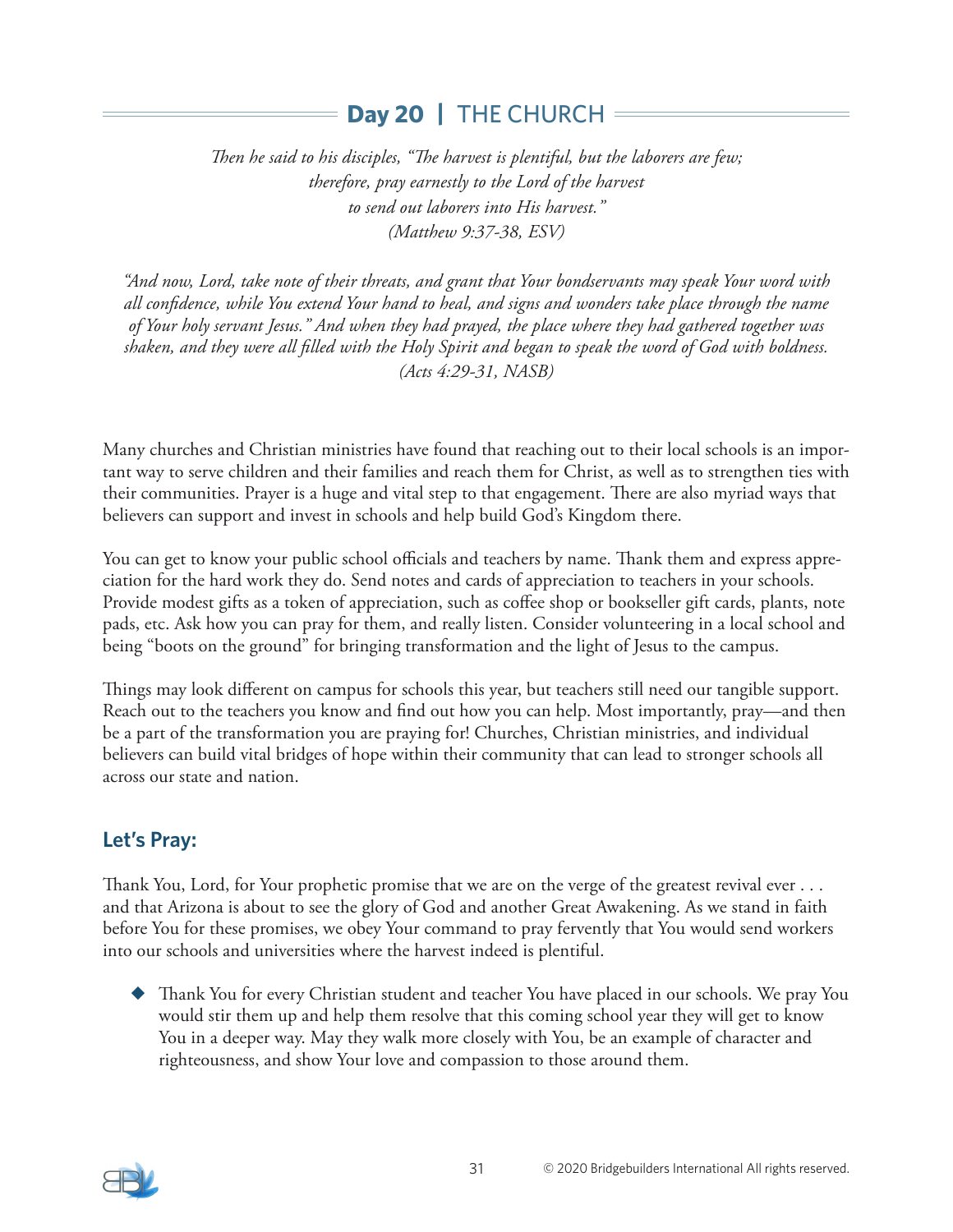- We fervently pray You would awaken the "sleeping giant" of Your Church, and that believers would become actively engaged in their local schools and our education system. Help us see this harvest field in our own backyards and find meaningful ways to serve and reach our schools. Especially during this time of great need, when there is so much uncertainty, fear, isolation, and hopelessness, the Church has a message of Hope to impart to our communities and schools. Show us how to do that!
- ◆ We pray for the young student evangelists in our schools. We ask for You to remove all fear of their peers, and any compromise and intimidation.
- ◆ We pray they would walk in an anointing to preach the gospel with power, and that they would see a flood of undeniable healings and miracles when they pray for others. Show them creative ideas to reach out to their classmates with the message of hope and love in Jesus, even if they are not regularly seeing them daily on campus.
- ◆ Thank You for the Christian students who will step into leadership roles with their peers during this time. We bless them and ask for a deep spiritual maturity, unshakeable courage, the zeal of the Lord, and that You would not let them be distracted from their high calling in You.
- ◆ May thousands of young leaders spring up from across our state, students who are wise beyond their years, faithful to the truth, and effective apologists for the gospel. Release the fivefold ministry (Ephesians 4:11) in our schools, we pray: the leaders, the pastors, the teachers, the prophets, and the evangelists!

## **Day 21 |** REVIVE AND AWAKEN A GENERATION

*For the earth will be filled with the knowledge of the glory of the LORD as the waters cover the sea. (Habakkuk 2:14, NASB)*

*Let them give thanks to the LORD for His lovingkindness, and for His wonders to the sons of men! (Psalm 107:21, NASB)*

### **Let's Pray:**

Father, we praise You that You have heard every prayer over these past 21 days as we have cried out to You on behalf of our students, teachers, families, and schools. Now we ask that You would be glorified, that You would be exalted over our schools and over every power and principality that would seek to influence and infiltrate with the purpose to deceive and destroy the next generation.

◆ We ask You to bless the students in the preschools, home schools, alternative, private, charter, and public schools, and the colleges and universities of Arizona with the Spirit of wisdom and revelation in the knowledge of Yourself.